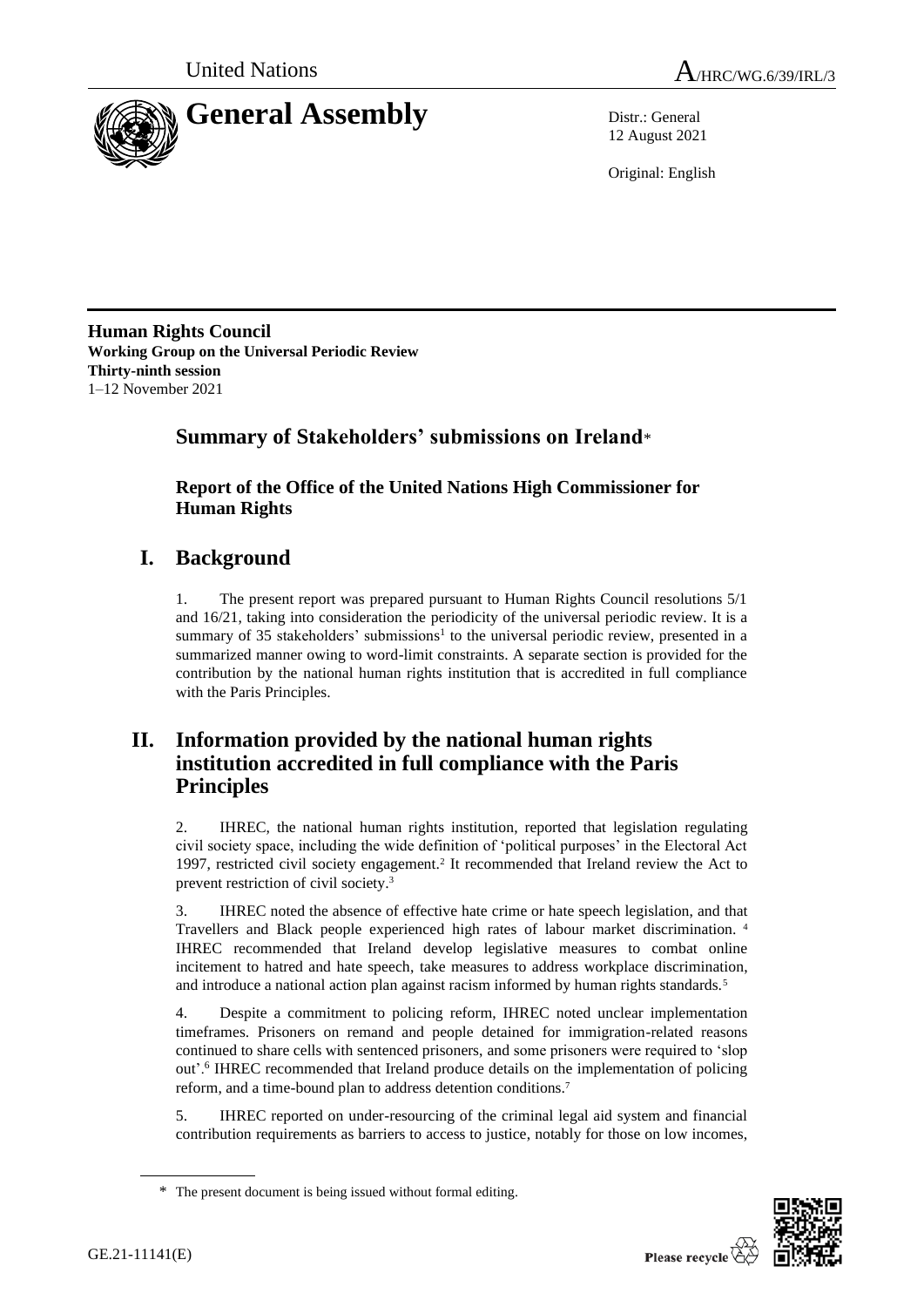women, victims of trafficking and labour exploitation, international protection applicants, Travellers, Roma, people with disabilities and minority ethnic communities. The Legal Aid Board could not represent individuals before quasi-judicial tribunals addressing social welfare, housing, employment and equality cases. IHREC recommended that Ireland progress reform of the legal aid schemes.<sup>8</sup>

6. On human trafficking, IHREC noted an inadequate administrative scheme, and the failure to provide specialised services.<sup>9</sup> It recommended that Ireland place the identification process, non-punishment principle, and right to specialised assistance on a statutory footing.<sup>10</sup>

7. IHREC reported that the gender pay gap was approximately 14%.<sup>11</sup> It recommended addressing the gap, including through legislation.<sup>12</sup>

8. Progress on the housing crisis remained slow, with particular groups disproportionately impacted, including children, Travellers, Roma, refugees, victims of domestic violence, and persons with disabilities.<sup>13</sup> IHREC recommended that Ireland recognise socio-economic rights, including the right to housing, in the Irish Constitution, and ensure affordable housing at necessary scale. 14

9. IHREC contended that the State had failed to ensure independent and effective investigations into alleged human rights abuses in Magdalene Laundries, Mother and Baby Homes, reformatory and industrial schools, foster care settings, and regarding symphysiotomy. The January 2021 Mother and Baby Homes Commission of Investigation's Final Report illustrated the need for systemic change to ensure accountability.<sup>15</sup> IHREC recommended that Ireland overhaul the approach to investigating historical human rights abuses to ensure effective victim-centred investigations. 16

10. Article 41.2.2 of the Constitution perpetuated stereotypical attitudes on the role of women, and an *Amendment of the Constitution (Role of Women) Bill* was pending.<sup>17</sup> IHREC recommended amending Article 41.2.2 to ensure it is gender neutral and recognises care work. 18

11. On gender-based violence, IHREC noted limited support services available, notably in rural locations. This was particularly concerning during the COVID-19 pandemic, when domestic violence had increased.<sup>19</sup> IHREC recommended that Ireland ensure that services to victims are sufficient and not limited by geography or disability access.<sup>20</sup>

12. Regarding persons with disabilities: reform was required for the legislative and policy framework to meet UNCPRD standards; Ireland continued to have amongst the lowest employment rates in the European Union (EU); progress on deinstitutionalising residential disability services was slow; involuntary admissions and treatment in mental health establishments persisted; and COVID-19 had exacerbated concerns.<sup>21</sup>

13. IHREC recommended that Ireland: develop legislative reform to comply with the CRPD; adopt a human rights-based transition from COVID-19 inclusive of persons with disabilities; and undertake positive action measures to increase employment.<sup>22</sup>

14. Travellers experienced systemic discrimination in employment, education, health, and housing, and were more likely to contract COVID-19. The High Court had found that State recognition of Travellers as an ethnic minority in 2017 had no legal effect, and the National Traveller and Roma Integration Strategy 2017–2021 lacked clear parameters. Despite increased drawdown of housing funds, inconsistencies between local authorities remained. 23

15. IHREC recommended that Ireland ensure a well-resourced, measurable and timebound successor Strategy, prioritize measures to combat discrimination, and subject local authorities who fail to provide Traveller-specific accommodation to sanctions. 24

16. Regarding migration, IHREC noted planned replacement of Direct Provision. Long delays remained in determining international protection claims, while the International Protection Act 2015 restricted family reunification, and there was no pathway to residency for undocumented people.25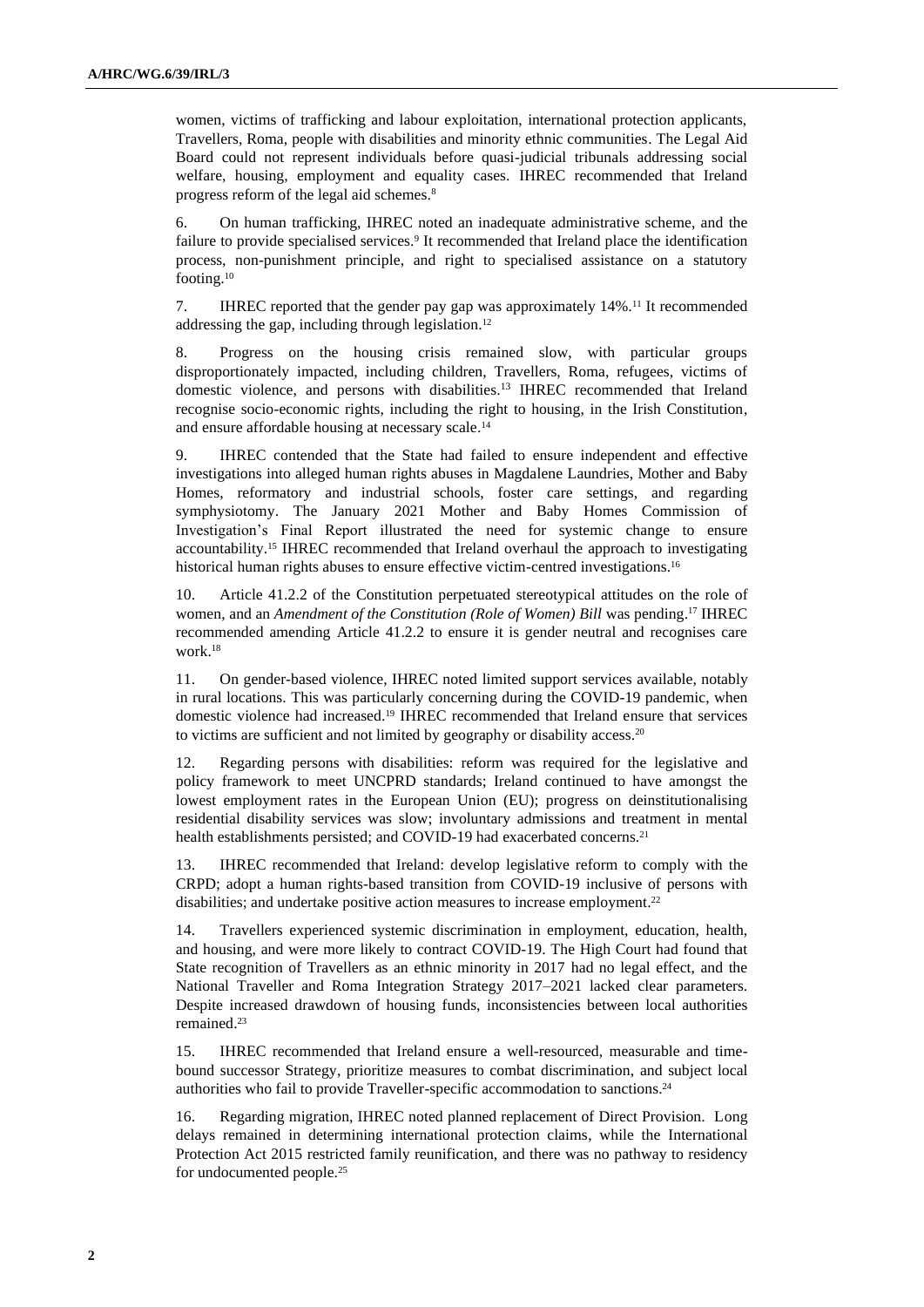17. IHREC recommended that Ireland prioritise establishing the new international protection support service, address delays in determining claims, amend the Act 2015 to define 'family member' in line with international human rights law, and develop a regularisation scheme for undocumented people.<sup>26</sup>

# **III. Information provided by other stakeholders**

# **A. Scope of international obligations**<sup>27</sup> **and cooperation with international human rights mechanisms and bodies**<sup>28</sup>

18. Various stakeholders recommended that Ireland ratify the OP-CAT,<sup>29</sup> the OP-CRC-SC,<sup>30</sup> the OP-ICESCR,<sup>31</sup> the OP-ICRPD, <sup>32</sup> and the ICPPED.<sup>33</sup>

# **B. National human rights framework**<sup>34</sup>

N/A

# **C. Implementation of international human rights obligations, taking into account applicable international humanitarian law**

#### **1. Cross-cutting issues**

#### *Equality and non-discrimination*<sup>35</sup>

19. Three stakeholders recommended that Ireland introduce legislation prohibiting ethnic profiling by the police.<sup>36</sup> JS9 recommended training law enforcement officials on anti-Traveller and Roma discrimination. 37

20. OSCE-ODIHR reported that discrimination was directed towards refugees, migrants, and people of Asian descent during the COVID-19 pandemic.<sup>38</sup> JS9 expressed concern about persistent anti-Traveller and Roma racism, with increased reports during the pandemic. 39

21. OSCE-ODIHR recommended that Ireland condemn discrimination and hate crime, and ensure that emergency measures imposed are created and applied in a nondiscriminatory manner. 40

22. AMRI was concerned that the Mother and Baby Homes Commission of Investigation made no recommendations regarding mixed race children. The Commission had reported that mixed race children suffered from racial discrimination and had been targeted for illegal vaccine trials.<sup>41</sup>

23. AMRI recommended that Ireland: provide a State Apology for human rights violations suffered by mixed race children while in institutions or unsuitable families; provide remedies/redress to mixed race children; and introduce anti-racism policies for all state child care bodies.<sup>42</sup>

24. Doras was concerned about increased racist incidents and incitement to hatred by far-right hate groups.<sup>43</sup> CoE-ECRI and JS9 reported that Ireland had not renewed its National Action Plan against Racism since 2008, and there were no provisions in criminal law defining racist of homo/transphobic offences as specific offences.<sup>44</sup>

25. Three stakeholders recommended that Ireland develop a new National Action Plan against Racism with clear indicators, timeframes and resources.<sup>45</sup> Stakeholders recommended that the Action Plan: complies with the Durban Declaration and Programme of Action; addresses anti-Traveller and Roma discrimination; strengthens labour market access; and includes migrants and international protection applicants.<sup>46</sup> CoE-ECRI recommended that Ireland develop a new strategy against racism focussed on the most vulnerable communities. 47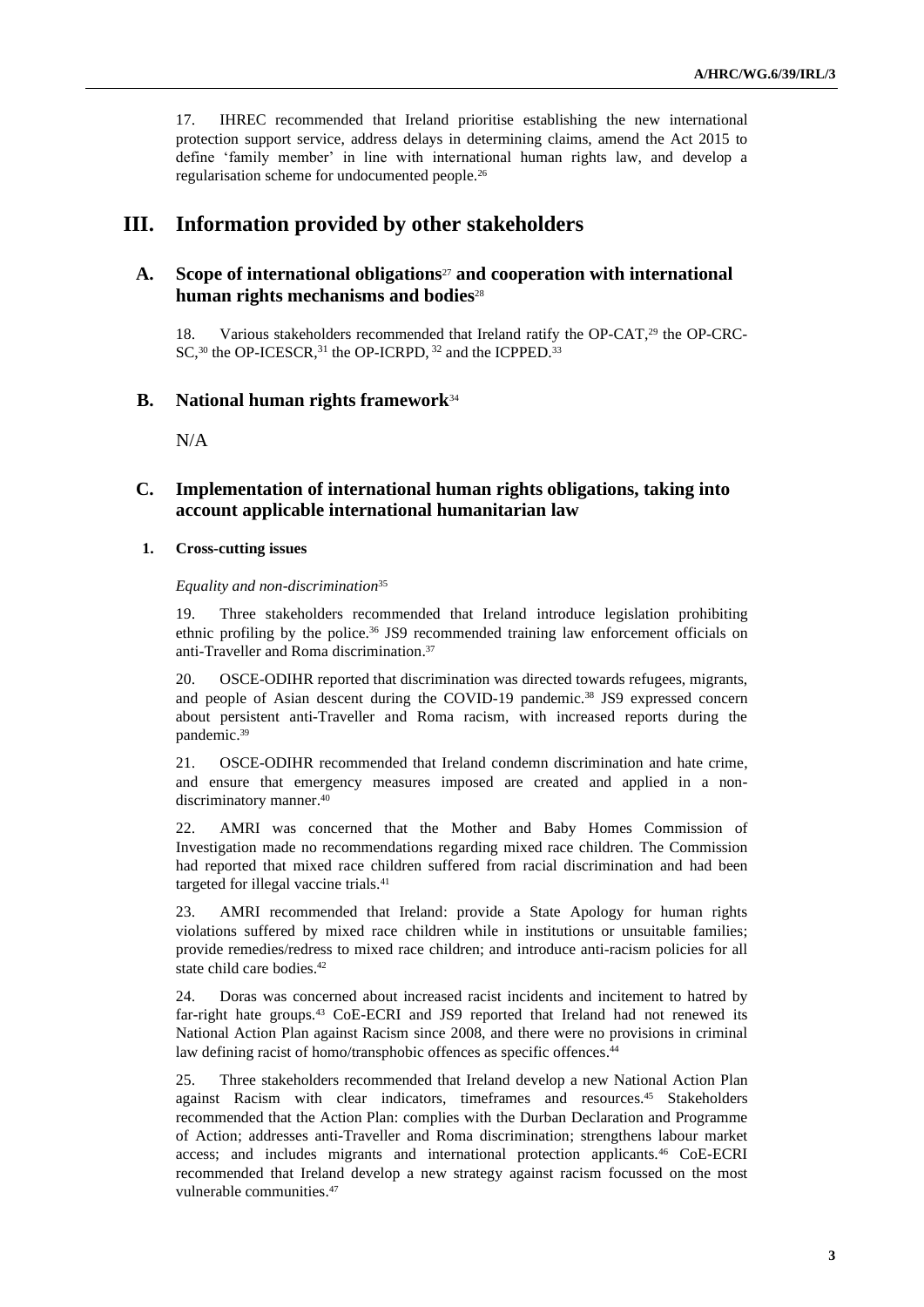26. CoE-ECRI and Nasc observed the absence of statutory provisions for racist or other hate motivation to be considered as aggravating circumstances for criminal offences, and that the Prohibition of Incitement to Hatred Act 1989 was ineffectual. <sup>48</sup> Three stakeholders recommended that Ireland enact new hate speech and hate crime legislation.<sup>49</sup>

27. JS5 recommended that Ireland regularly review laws and policies to prevent discrimination against LGBTI individuals. <sup>50</sup> CoE-ECRI and JS5 recommended amending the Employment Equality Acts and Equal Status Acts to include the ground of gender identity and transgender protection.<sup>51</sup>

#### *Development, the environment, and business and human rights*<sup>52</sup>

28. Oxfam reported that human rights violations were widespread in the global value chains of companies conducting business in Ireland. There was no legally binding business and human rights regulation to stop related abuse, and Ireland supported human rights due diligence only on a voluntary basis. 53

29. Oxfam noted that other countries' ability to raise revenue was undermined by tax avoidance, and Ireland's role in international tax avoidance was well-documented.<sup>54</sup>

30. Oxfam informed that Ireland had not supported the mechanisms proposed by WHO and WTO to increase COVID-19 vaccine supplies. 55

31. C2030 called for Ireland to pursue a transformative recovery from COVID-9 that integrated human rights protections and prioritised Sustainable Development Goal targets. 56

32. C2030 recommended that Ireland provide additional resources to assist developing countries to respond to the health crisis following COVID-19. 57

33. FoE reported that Ireland had failed to meet EU 2020 climate targets, and commitments were not aligned with the ambition of the Paris Agreement.<sup>58</sup> FoE recommended that Ireland implement the 2019 Climate Action Plan, and advance on the Climate Change Adaptation Framework, particularly how marginalised groups will be protected.<sup>59</sup>

34. FoE recommended that Ireland take forward international cooperation policy commitments, including revising Ireland's trade and investment strategy to include the promotion of human rights and environmental protection.<sup>60</sup>

#### *Human rights and counter-terrorism*

35. JS5 informed that Ireland's counter-terrorism legislation underpinned the Special Criminal Court. Use of the Special Criminal Court outside of a proclaimed emergency period raised human rights concerns, including regarding the right to a fair trial.<sup>61</sup> JS5 recommended that Ireland abolish the Special Criminal Court, and if not, ensure fair trial rights are protected.<sup>62</sup>

## **2. Civil and political rights**

#### *Right to life, liberty and security of person*<sup>63</sup>

36. ADF and HI argued that the 2020 Dying with Dignity Bill, introduced to enable the ending of one's life with medical assistance in case of an incurable illness, fell short of Ireland's obligations to protect the rights to life, non-discrimination and health of older persons and persons with disabilities, and freedom of conscience of healthcare professionals. 64

37. ADF recommended that Ireland resist pressures to legalize euthanasia and assisted suicide, acknowledge that such practices violate the above rights, and commit to support palliative care for terminal illness.<sup>65</sup>

38. On ill-treatment of detainees, CoE-CPT recommended that Ireland place the right of access to a lawyer on a statutory basis, and establish an independent system of monitoring police stations.<sup>66</sup> JS5 recommended expediting section 9 of the Criminal Justice Act 2011, ensuring that persons detained by the police have the right of access to a lawyer.<sup>67</sup>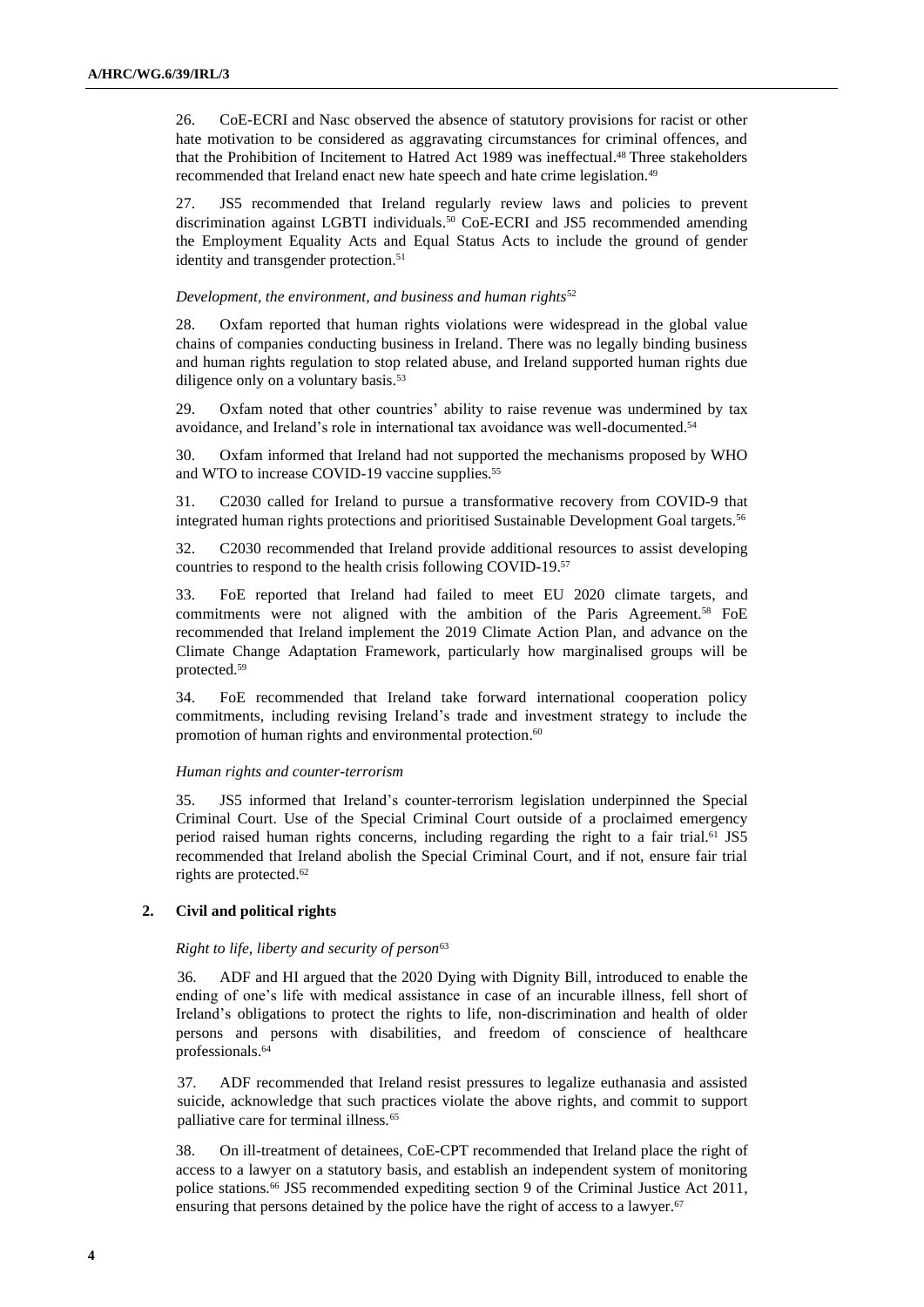*Administration of justice, including impunity, and the rule of law*<sup>68</sup>

39. CoE-GRECO reiterated its appeal to Ireland to reform the recruitment and promotion processes for judges. 69

40. FLAC and ITM reported that: for legal representation and advice under Ireland's State-funded civil aid scheme, applicants must pay a financial contribution, except in domestic violence cases; waiting times were long; legal aid did not cover land or evictions; and the Legal Aid Board was precluded by law from providing representation before many quasi-judicial tribunals. The Department of Justice had committed to a 2021 review of the scheme. 70

41. FLAC recommended that Ireland commit to a comprehensive, independent review of the civil legal aid system, and ensure equal treatment before tribunals.<sup>71</sup>

42. OCO noted that the age of criminal responsibility had been set at 12 for most offences and 10 for certain serious offences under the Children Act 2001. <sup>72</sup> OCO recommended that Ireland review the Children Act 2001, to raise the minimum age in line with recommendations from the Committee on the Rights of the Child.<sup>73</sup>

43. EU-FRA identified as a promising practice the Bail Support Scheme for children suspected of committing a criminal offence, allowing suspects to remain in the community. 74

44. IPRT and JS5 recommended that Ireland use the measures successfully introduced to reduce the prison population during the COVID-19 pandemic, to end overcrowding. 75

45. IPRT and JS5 recommended that Ireland establish an effective independent National Preventive Mechanism to inspect all places of detention, and an independent prisoner complaint mechanism.<sup>76</sup>

46. IPRT recommended ensuring remand and sentenced prisoners are held separately.<sup>77</sup>

#### *Fundamental freedoms and the right to participate in public and political life*<sup>78</sup>

47. JS2 and HAI reported that there were superficial plans to reduce religious discrimination in schools, with students enrolled in religion classes by default and no publicly funded non-denominational schools, while obligatory religious oaths for high office remained. <sup>79</sup> HAI highlighted continued discrimination in school enrolment, teacher training and employment, and the statement of Christian belief in the preamble to the Constitution.<sup>80</sup>

48. HAI recommended that Ireland remove the Integrated Curriculum, repeal section 37 of the Employment Equality Act 1998 so that discrimination on religious grounds is prohibited, remove/replace the pre-ambular statement in the Constitution, and remove the requirement for religious oaths.<sup>81</sup> JS2 recommended providing access to nondenominational schools and secular education, and holding a referendum to remove obligatory religious oaths. 82

49. FoE was concerned about limited consultation, with certain NGOs, on the universal periodic review (UPR).<sup>83</sup> FoE recommended that Ireland address civil society engagement in the UPR. 84

50. AI and HAI contended that the widening of the 1997 Electoral Act from prohibiting funding any organisation for political purposes to funding for any change in Government policy was stifling the work of advocacy organisations.<sup>85</sup>

51. Three stakeholders recommended to amend the Electoral Act to remove the limits on funding organisations legitimately advocating for change in Government policy.<sup>86</sup>

52. JS5 reported that, in the context of the COVID-19 pandemic, the Minister for Health had signed regulations restricting a range of rights. JS5 noted concerns about lack of prelegislative scrutiny or human rights impact assessment, and disproportionate impacts on certain groups.87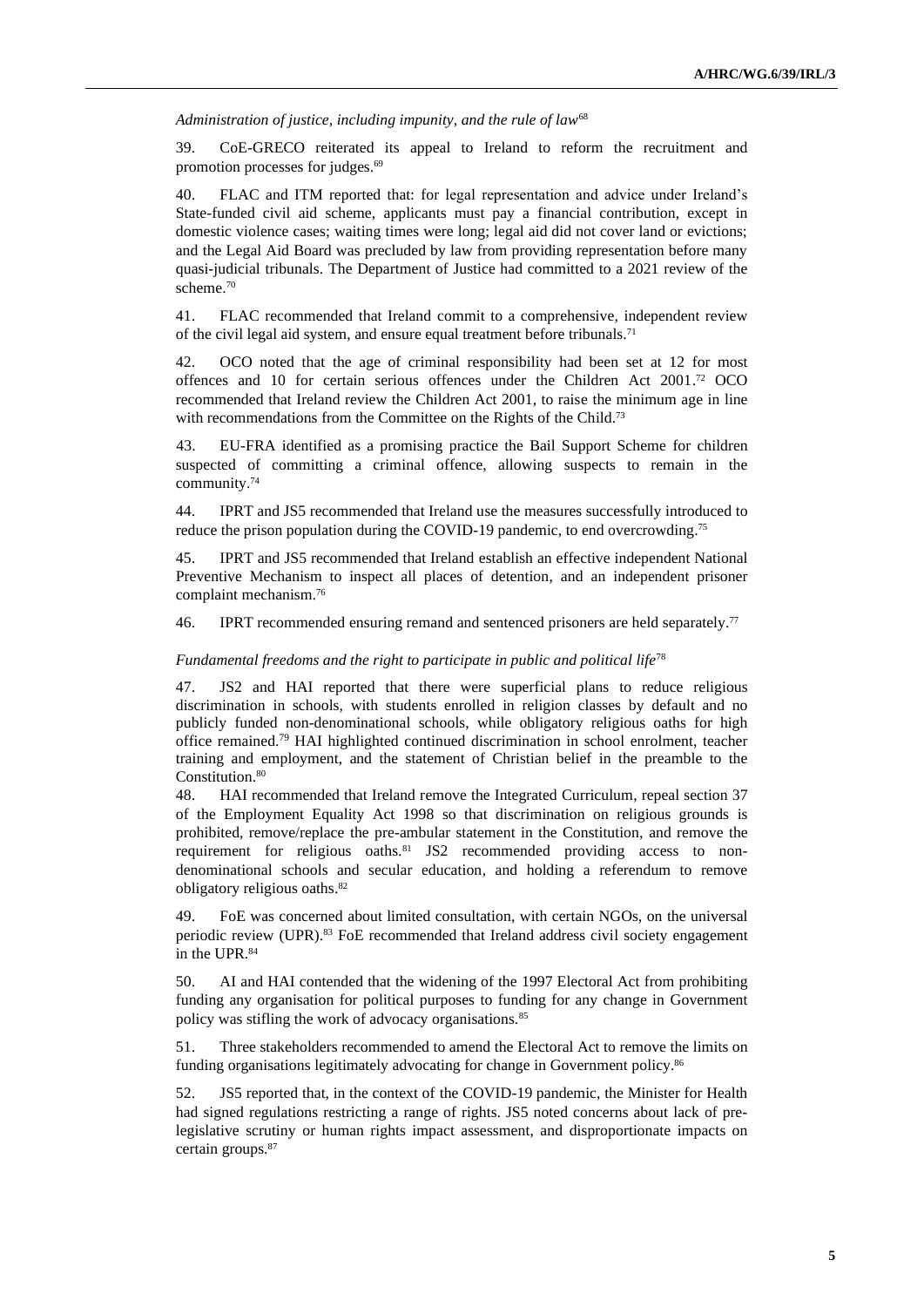53. JS5 recommended that Ireland subject all emergency law to parliamentary prelegislative scrutiny or immediate post-legislative review, undertake human rights impact assessments, and ensure disproportionate impacts are mitigated through supports.<sup>88</sup>

### *Prohibition of all forms of slavery*<sup>89</sup>

54. Doras and JS4 reported that victims of trafficking were not being systematically identified.<sup>90</sup> JS4 informed that only the police had authority to identify victims.<sup>91</sup> JS4 recommended that Ireland train all police units in consistent use of the National Referral Mechanism, and allow victim identification and referral by entities other than police.<sup>92</sup>

55. JS4 noted that human trafficking for sexual exploitation was the most prolific form. JS4 recommended that Ireland improve the identification of, and assistance to, child victims by ensuring all social workers receive training.<sup>93</sup>

56. Doras informed that protections for victims applied only to a limited number of cases involving undocumented migrants from non-European Economic Area (EEA) countries. <sup>94</sup> Doras noted that those identified lived in Direct Provision centres, which had the potential for re-trafficking.<sup>95</sup>

57. Doras and CoE\_GRETA recommended that Ireland recognise all trafficking victims regardless of their nationality or immigration status, give victims from EEA and non-EEA countries the same supports, discontinue accommodating trafficking victims in Direct Provision, and ensure systematic early vulnerability assessments and supports for identified victims. 96

58. GRETA recommended that Ireland enact statutory rights to assistance for trafficking victims, regardless of nationality or immigration status, and adopt a legal provision on the non-punishment of victims for involvement in unlawful activities. 97

59. JS4 asserted that failure to secure any convictions for human trafficking represented a failure in the administration of justice.<sup>98</sup> Three stakeholders recommended that Ireland bring perpetrators to justice.<sup>99</sup>

60. JS4 asserted that the State had failed to effectively resource and coordinate antitrafficking efforts.<sup>100</sup> JS4 recommended that Ireland develop a Third National Action Plan to Prevent and Combat Trafficking including a budget, responsibilities and time frame, and reinstate a dedicated anti-trafficking unit. 101

61. Global Unions reported that Ireland's 2016 Atypical Working employment Scheme had made the situation for non-EEA fishers worse. Permits were only granted to those directly employed by the fishing licence holder via a written contract for 12 months. Fishers found themselves in situations akin to bonded labour, as employers were able to threaten imminent deportation.<sup>102</sup> Global Unions had provided details of potential human trafficking victims to the Irish Government, but there had been little investigation into allegations.<sup>103</sup>

62. Global Unions recommended that Ireland investigate and take action on allegations of human trafficking and labour abuses in the fishing industry.<sup>104</sup>

### *Right to privacy and family life*<sup>105</sup>

63. JS1 reported that in 2019, the Data Protection Commission had found that individual privacy rights had been violated by extension of the Public Services Card (PSC) beyond core social welfare benefits. Although the Commission had found that the Government must cease requiring a PSC as a precondition for accessing wider public services, the Government continued to process personal data, hold personal data "indefinitely", illegally withhold services from citizens without PSCs, and illegally share data.<sup>106</sup>

64. JS1 recommended that Ireland refrain from requiring individuals to provide their personal data to the PSC to access social welfare services; develop legal procedures for the collection of biometric data; comply with the findings of the Commission, and stop withholding services from citizens without PSCs, sharing data, and holding personal data indefinitely.107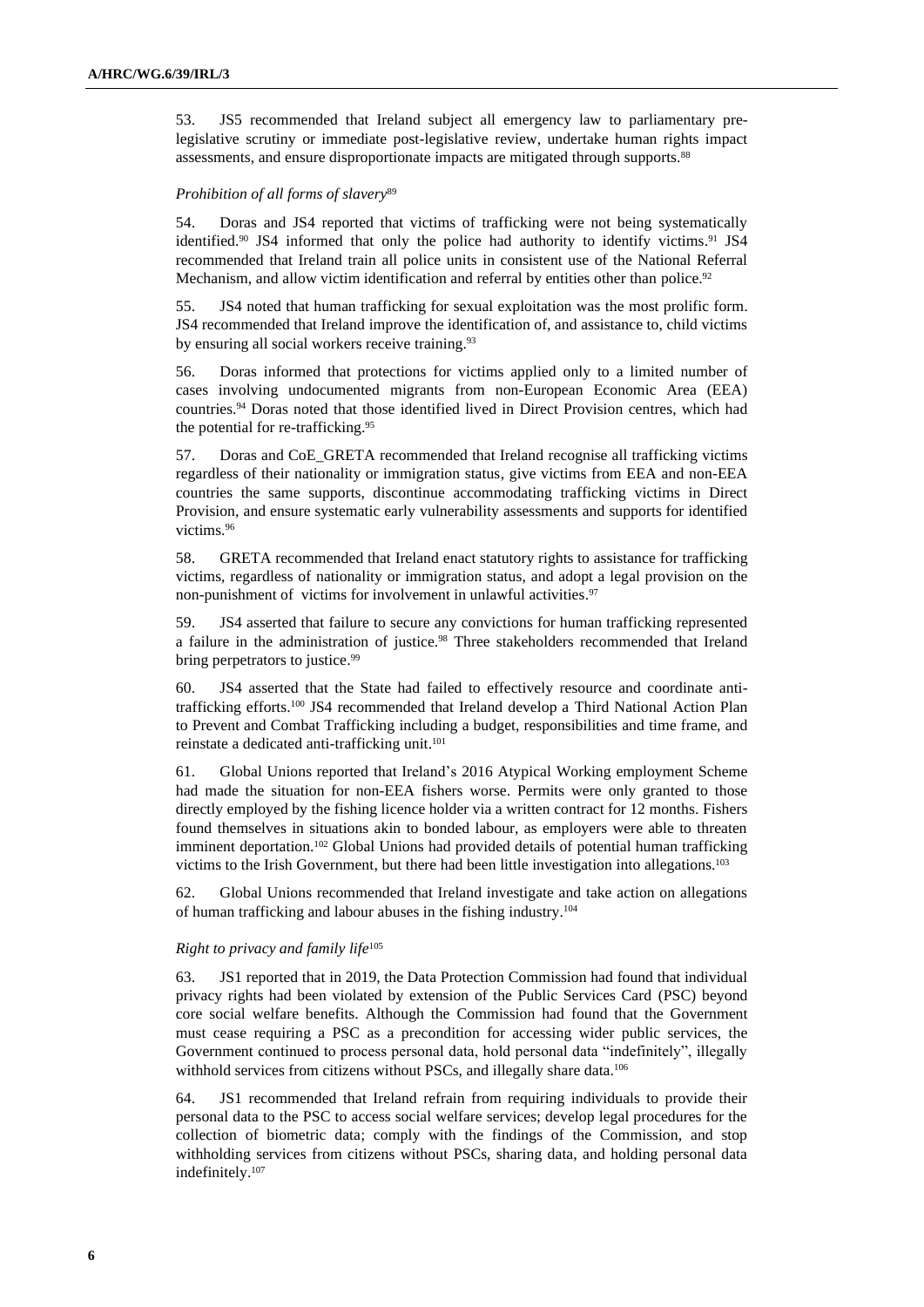#### **3. Economic, social and cultural rights**

#### *Right to work and to just and favourable conditions of work*<sup>108</sup>

65. CoE-ECSR reported that national legislation did not protect all workers against dismissal on grounds of membership or involvement in a trade union.<sup>109</sup>

66. EUROMIL informed that associations of the Defence Forces had not been permitted to join the Irish Congress of Trade Unions, the body dominating national pay negotiations. Under the Defence Forces Regulation, it was an offence to participate in industrial action.<sup>110</sup>

67. JS5 reported that women were under-represented in political and public life, payment levels for maternity leave were low, and maternity leave lacking for elected officials. A gender pay gap persisted, and the status of a 2019 Gender Pay Gap Information Bill to increase transparency was unclear. 111

68. JS5 recommended that Ireland take measures to increase women's representation in political and public life, and to reduce the gap, including through pay transparency.<sup>112</sup>

#### *Right to social security*<sup>113</sup>

69. CoE-ECSR stated that the minimum amount of sickness, work injury and occupational diseases benefits, unemployment assistance for persons below age 25, and social assistance for single persons, were not adequate.<sup>114</sup>

70. FLAC reported that people under age 25 eligible for social security payments received less than those aged 25 and over.<sup>115</sup> MRCI noted that non-EU/EEA migrants were disqualified from social welfare payments that were subject to the Habitual Residence Condition (HRC).<sup>116</sup> JS9 was concerned at the discriminatory impact that the HRC had on Roma access to social protection, including Child Benefits.<sup>117</sup>

71. FLAC recommended that Ireland end lower rates of social welfare payments to people under age 25, and review the HRC to eliminate discriminatory impact.<sup>118</sup> JS9 recommended making Child Benefits a universal payment.<sup>119</sup>

#### *Right to an adequate standard of living*<sup>120</sup>

72. CoE-ECSR stated the reduced minimum wage for adults on first employment was not sufficient for a decent standard of living.<sup>121</sup>

73. OCO was concerned that over 92,000 children were living in consistent poverty, with children in one-parent families, Traveller, Roma and migrant children, and children in Direct Provision, disproportionately affected. <sup>122</sup> OCO recommended that Ireland work towards eliminating child poverty, particularly for children most affected, including through an action plan. 123

74. AI noted that, despite supported second cycle UPR recommendations to improve housing availability, more people were experiencing homelessness or inadequate housing. This had become critical in the COVID-19 pandemic context, disproportionately impacting Travellers and Roma, migrants, and older persons.<sup>124</sup>

75. Two stakeholders recommended that Ireland schedule a referendum on a constitutional right to housing.<sup>125</sup>

#### *Right to health*<sup>126</sup>

76. AI and JS3 informed that the 2018 Health (Regulation of Termination of Pregnancy) Act (the Act) provided for abortion on request up to 12 weeks, subject to a mandatory three-day waiting period, and permitted abortion under limited circumstances after 12 weeks, namely emergencies, when pregnancy poses a "risk to the life, or of serious harm to the health" of the pregnant person, or when a "condition [is] likely to lead to death of foetus" before or within 28 days of birth. JS3 and AI contended that the law was framed in terms of criminal offences, rather than access to healthcare, and that the three-day waiting period prohibited some women from accessing care in Ireland. <sup>127</sup> JS3 indicated that, since the Act used the word "woman", it excluded transgender, intersex and non-binary people.<sup>128</sup>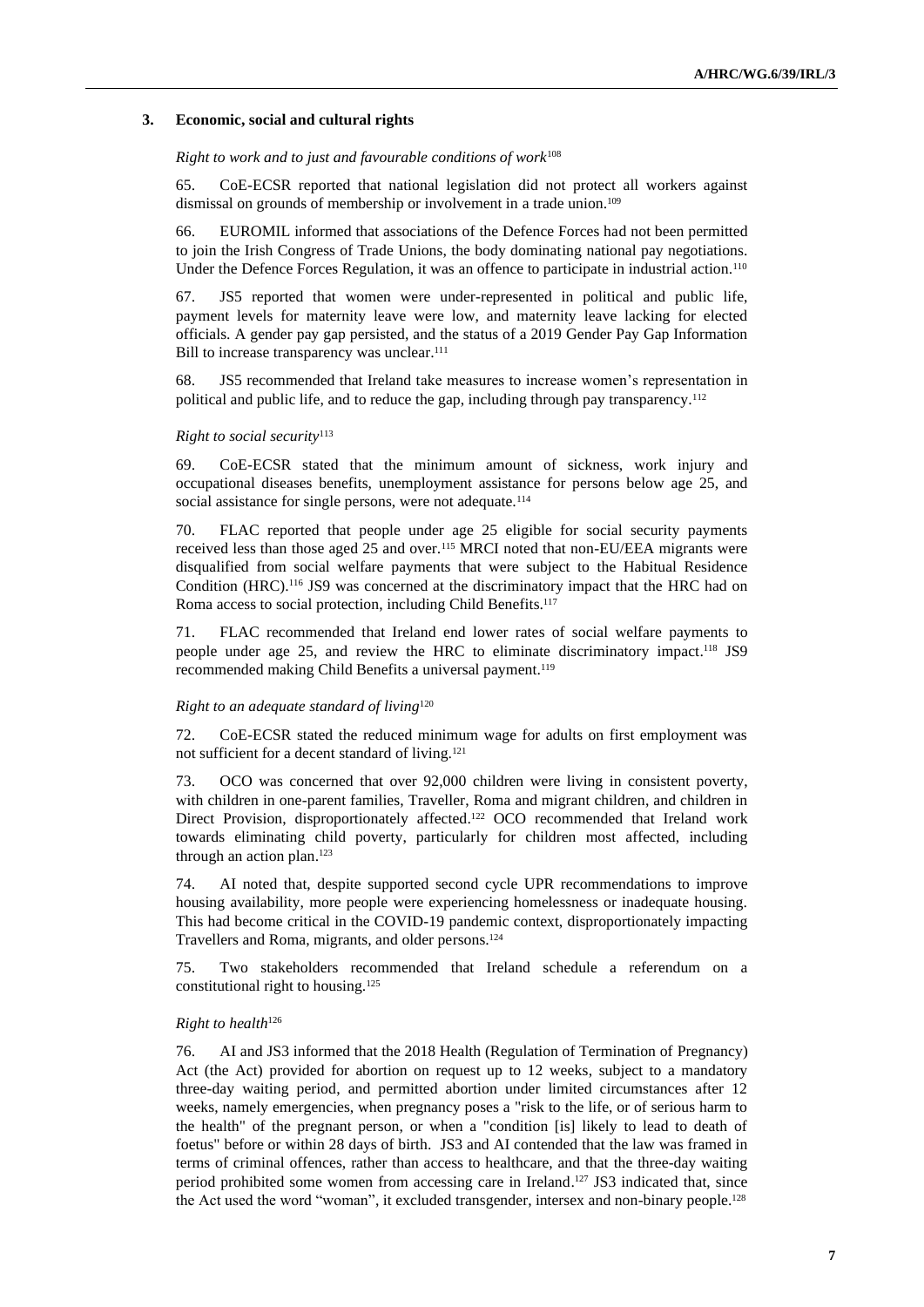77. JS3 noted that patients in Ireland had to navigate a complex system of healthcare characterized by poor geographic distribution of services. Telemedicine or "remote" provision of medications for early abortion, in response to the COVID-19 pandemic, however, had improved the accessibility of abortion care. JS3 argued that the Act provision allowing doctors to refuse care by claiming conscientious objection hampered abortion access within the 12-week limit.<sup>129</sup> Ireland was due to review the Act in 2021.<sup>130</sup>

78. JS3, JS5 and IFPA recommended to decriminalise abortion in all circumstances. 131 JS3 recommended to: improve the geographic distribution of care providers; increase access by authorising nurses, midwives, and other medics to provide abortion care; maintain telemedicine as a permanent feature of abortion care; repeal the 12-week limit, the three-day waiting period, ambiguous wording regarding abortions for health risks and 'fatal' foetal diagnoses, and refusal of care; make explicit the right of transgender people to access abortions; and provide free contraception to all.<sup>132</sup>

79. JS3 and IFPA recommended that Ireland hold an open review of the Act.<sup>133</sup> AI recommended ensuring the review provides a human rights-compliant framework.<sup>134</sup>

80. JS5 noted that anti-abortion activity outside healthcare providers aimed to deter individuals from accessing health care.<sup>135</sup> JS3 and JS5 recommended that Ireland enact legislation providing safe zones around abortion providers.<sup>136</sup>

81. ADF and ECLJ also made comments and recommendations on abortion-related issues.<sup>137</sup>

82. JS5 registered concerns about the protection of the rights of older people during the COVID-19 pandemic, notably the lack of clinical oversight of care in private nursing homes.<sup>138</sup> JS5 recommended that Ireland conduct an inquiry into the impact of COVID-19 measures on the rights of older persons, and provide clinical oversight of care in private nursing homes.<sup>139</sup>

83. JS7 reported that the COVID-19 pandemic had greatly impacted two main groups of people: older persons, for whom "cocooning" social distancing measures had been introduced; and people from disadvantaged backgrounds.<sup>140</sup>

84. JS7 recommended that Ireland analyze the long-term effects of "cocooning" on older persons, and provide services for physical and mental wellbeing, and address the disparities faced by disadvantaged groups.<sup>141</sup>

#### *Right to education*<sup>142</sup>

85. OCO and JS7 were concerned about educational disadvantage, particularly among children who were homeless, with disabilities, Travellers, seeking asylum, in care, and in one-parent families.<sup>143</sup> JS7 noted disadvantage among children in low income families, since some schools asked for "voluntary contributions". <sup>144</sup> OCO highlighted the disproportionate adverse effects of COVID-19-related school closures on children with disabilities and from disadvantaged backgrounds.<sup>145</sup>

86. OCO recommended that Ireland address root causes of educational disadvantage and support access, attendance, and attainment.<sup>146</sup> JS7 recommended ensuring low income families have financial support to cover school-related fees, and Direct Provision facilities are adequate for children.<sup>147</sup>

87. JS6 noted good practices to support students from specific groups, including sensory pods for autistic children, and services for people in the asylum system.<sup>148</sup>

88. JS6 also noted good practices regarding digital inclusion, through expanding public internet access in libraries and offering digital skills learning.149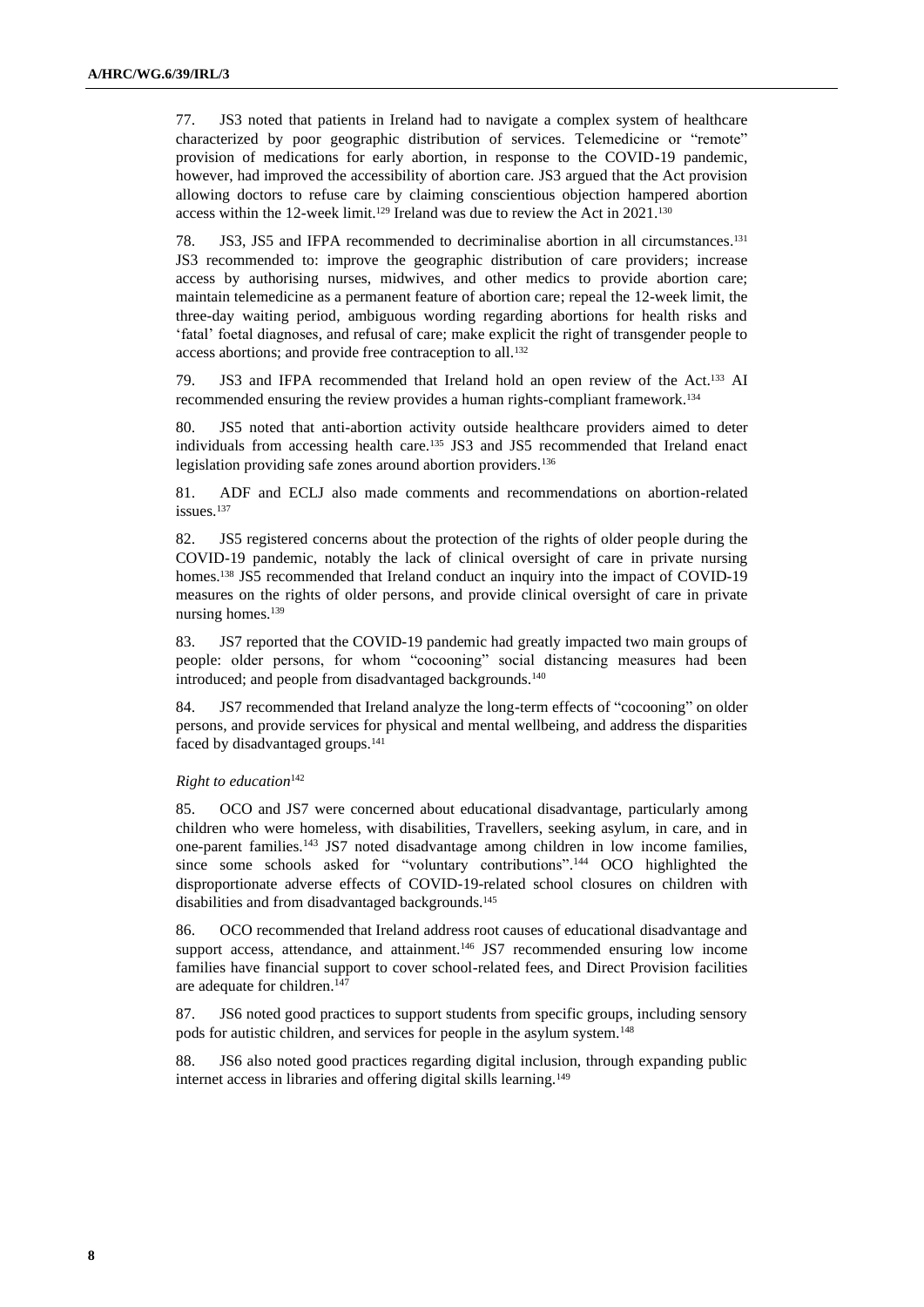#### **4. Rights of specific persons or groups**

#### *Women*<sup>150</sup>

89. JS4 noted that funding to tackle gender-based violence remained inadequate. It recommended that Ireland finance the Third National Strategy on Domestic, Sexual and Gender-based violence.<sup>151</sup>

90. JS4 noted the continued shortfall in providing supports for victims of domestic violence.<sup>152</sup> JS4 recommended that Ireland increase refuge places for victims, and ensure training for the police, lawyers and judges. 153

91. JS5 noted the rise in women and children seeking support during the COVID-19 pandemic.<sup>154</sup> JS5 recommended that Ireland augment funding to non-governmental organisations delivering services to victims of gender-based violence.<sup>155</sup>

92. Plan International was concerned that women and girls were disproportionately affected by online abuse and harassment, and were thus not free to participate in online public and political life. When schools moved online during the COVID-19 pandemic, girls were at higher risk of harassment and abuse on educational and social media platforms. 156

93. Plan International recommended that Ireland: enact the Online Safety Media Regulation Bill 2019; appoint the Digital Safety Commissioner proposed by the 2018 Action Plan for Online Safety; ensure that children are educated about the dangers of online spaces; and domesticate international legal frameworks on online sexual abuse of children. 157

94. Oxfam expressed concern about lack of attention to gender equality in economic decision-making since the COVID-19 pandemic, and that the pandemic had exacerbated pre-existing gender inequities in sharing care responsibilities. 158

95. Oxfam recommended that Ireland: increase investments in public services, especially the care economy; ensure care workers are properly compensated; hold a referendum on Art. 41.2 of the Constitution to amend the language so it is gender neutral and recognises the value of carework; ensure policy changes that support carers and encourage male participation in care; and adopt gender budgeting.<sup>159</sup>

96. SMPHS noted the various gendered impacts of the pandemic, with consequences for women's mental health. 160

#### *Children*<sup>161</sup>

97. AI and JS5 noted that the Mother and Baby Homes Commission of Investigation Final Report did not examine the system of unregulated adoptions.<sup>162</sup> AI stated that the separation of children from parents, conditions within the 'homes', and experimental use of vaccinations could constitute human rights violations. It was the Government's responsibility to ensure truth, justice and reparation for survivors, with a state investigation and prosecution of perpetrators. 163

98. JS5 recommended that Ireland: conduct independent effective investigations into allegations of ill-treatment of women and children in all institutional contexts; conduct an independent effective investigation into the system of unregulated adoption in Ireland in the 20<sup>th</sup> Century; and implement a redress scheme.<sup>164</sup>

99. OCO highlighted the adverse effects of COVID-19 measures on children, which exacerbated challenges for certain groups of children.<sup>165</sup> OCO recommended that Ireland ensure children's rights are protected in its COVID-19 response, and that regressive measures adopted are necessary, non-discriminatory and temporary.<sup>166</sup>

100. SPMHS stated that the continued placement of children in adult mental health units remained a children's rights violation and required urgent remedy.<sup>167</sup>

#### *Persons with disabilities*<sup>168</sup>

101. OCO had concerns about barriers faced by children with disabilities, including delays in assessing their needs and receiving services.<sup>169</sup> OCO recommended that Ireland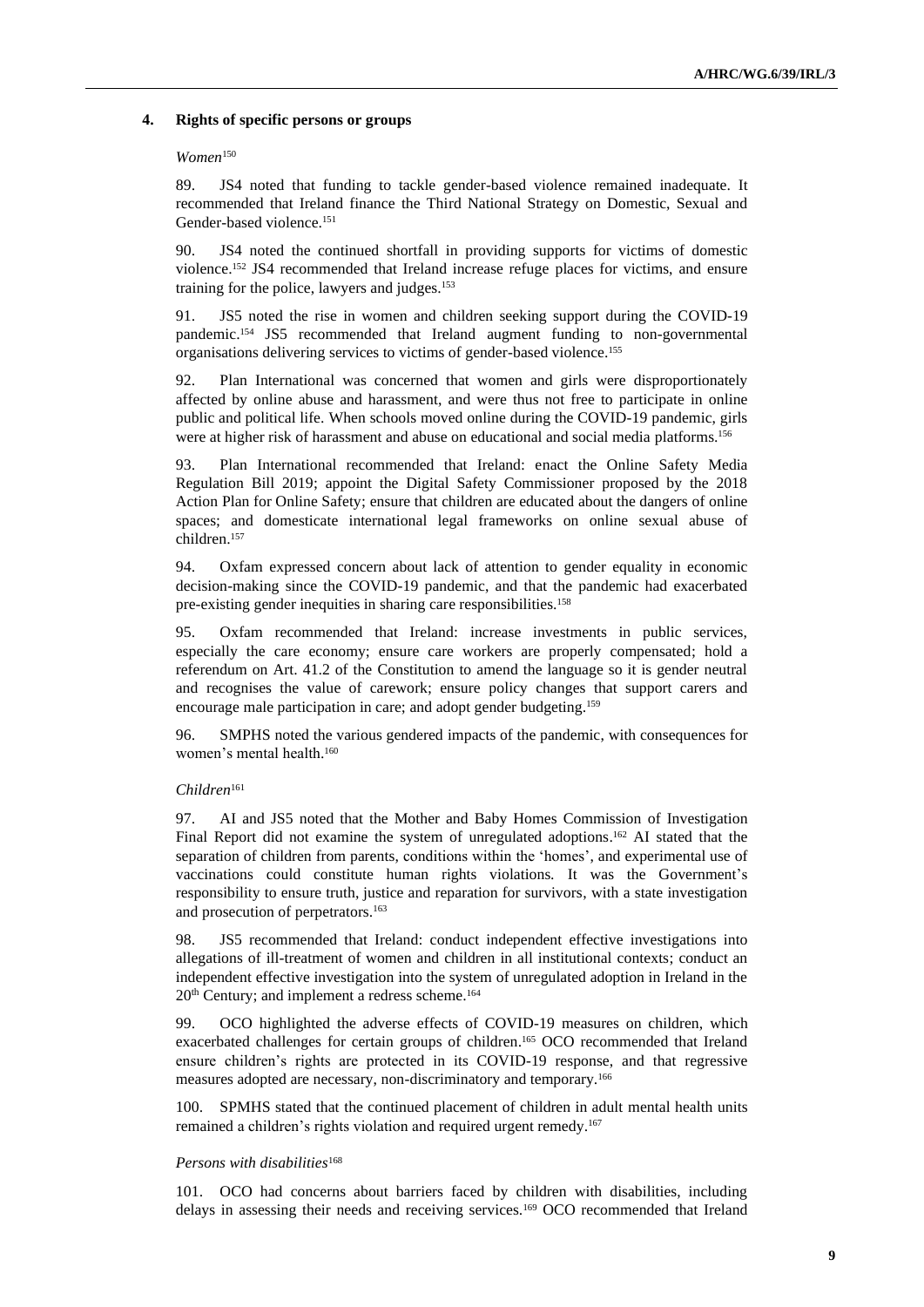improve coordination and resource allocation to address the rights of children with disabilities.<sup>170</sup>

#### *Minorities*<sup>171</sup>

102. Several stakeholders noted that national strategies on Travellers and Roma lacked concrete implementation plans and a monitoring and evaluation mechanism.<sup>172</sup>

103. Stakeholders recommended that Ireland adopt an implementation plan with clear targets, indicators, timeframes and resources for all socio-economic measures in the National Traveller and Roma Inclusion Strategy 2017–2021.<sup>173</sup> OCO recommended that Ireland progress the Strategy implementation and evaluation.<sup>174</sup>

104. JS10 noted that, despite formal Traveller ethnicity recognition in 2017, this was "symbolic", not legal, recognition. <sup>175</sup> JS10 recommended that Ireland give legal effect to Traveller ethnicity recognition.<sup>176</sup>

105. ITM and JS9 reported that: Travellers were over-represented among the homeless and in prisons, and there was little improvement in educational completion rates. Travellers had lower life expectancy, higher morbidity and mortality, and were vulnerable to COVID-19 infection. 177

106. JS10 noted the underspending of funding for Traveller accommodation by local authorities, and lack of transparency.<sup>178</sup> CoE-ECRI reported that most local authorities failed to provide adequate and culturally-appropriate accommodation.<sup>179</sup>

107. JS9 recommended that Ireland ensure implementation of recommendations from the Independent Expert Group on Traveller accommodation. <sup>180</sup> JS10 recommended that Ireland establish a National Traveller Accommodation Agency to identify needs and ensure delivery by local authorities.<sup>181</sup>

108. CoE-ECRI recommended developing a national housing strategy to generate affordable housing and combat racial discrimination, with particular attention paid to the needs of vulnerable communities, including Travellers, Roma, migrants and refugees.<sup>182</sup>

109. ITM reported that, during COVID-19, the Government provided supports for Traveller families. <sup>183</sup> CoE-CDADI noted measures taken at local level to create space for Traveller communities to maintain social distancing.<sup>184</sup>

110. CoE-CDADI recommended that local and municipal authorities maintain the adoption of needed measures once the crisis is over.<sup>185</sup> JS10 recommended retaining all temporary accommodation facilities provided under COVID-19, until permanent facilities are established.<sup>186</sup>

111. OSCE-ODIHR reported that circumstances had placed Roma and Sinti communities in a vulnerable situation regarding COVID-19, including in Ireland.OSCE-ODIHR recommended that Ireland assist Roma and Sinti children in accessing remote learning, and ensure Roma and Sinti participation in developing recovery plans.<sup>187</sup>

#### *Migrants, refugees, and asylum seekers*<sup>188</sup>

112. Various stakeholders were concerned that people in Direct Provision continued to be at risk of the negative impacts of lengthy stays, including on mental health. <sup>189</sup> AI and Nasc noted the Government commitment to ending this system by 2024.<sup>190</sup>

113. Three stakeholders recommended that Ireland ensure timely processing and that the backlog of cases in the international protection system are addressed, while Doras and JS4 recommended providing adequate resources to the International Protection Office.<sup>191</sup> CoE-ECRI recommended investing resources in ensuring that asylum applications are processed efficiently. <sup>192</sup> Nasc recommended placing deadlines for processing immigration applications on a statutory footing.<sup>193</sup>

114. Several stakeholders reported that Ireland had restricted the right to family reunification for people in the international protection process through enactment of the International Protection Act 2015, which removed the right to family reunification for dependent family members who were previously eligible. 194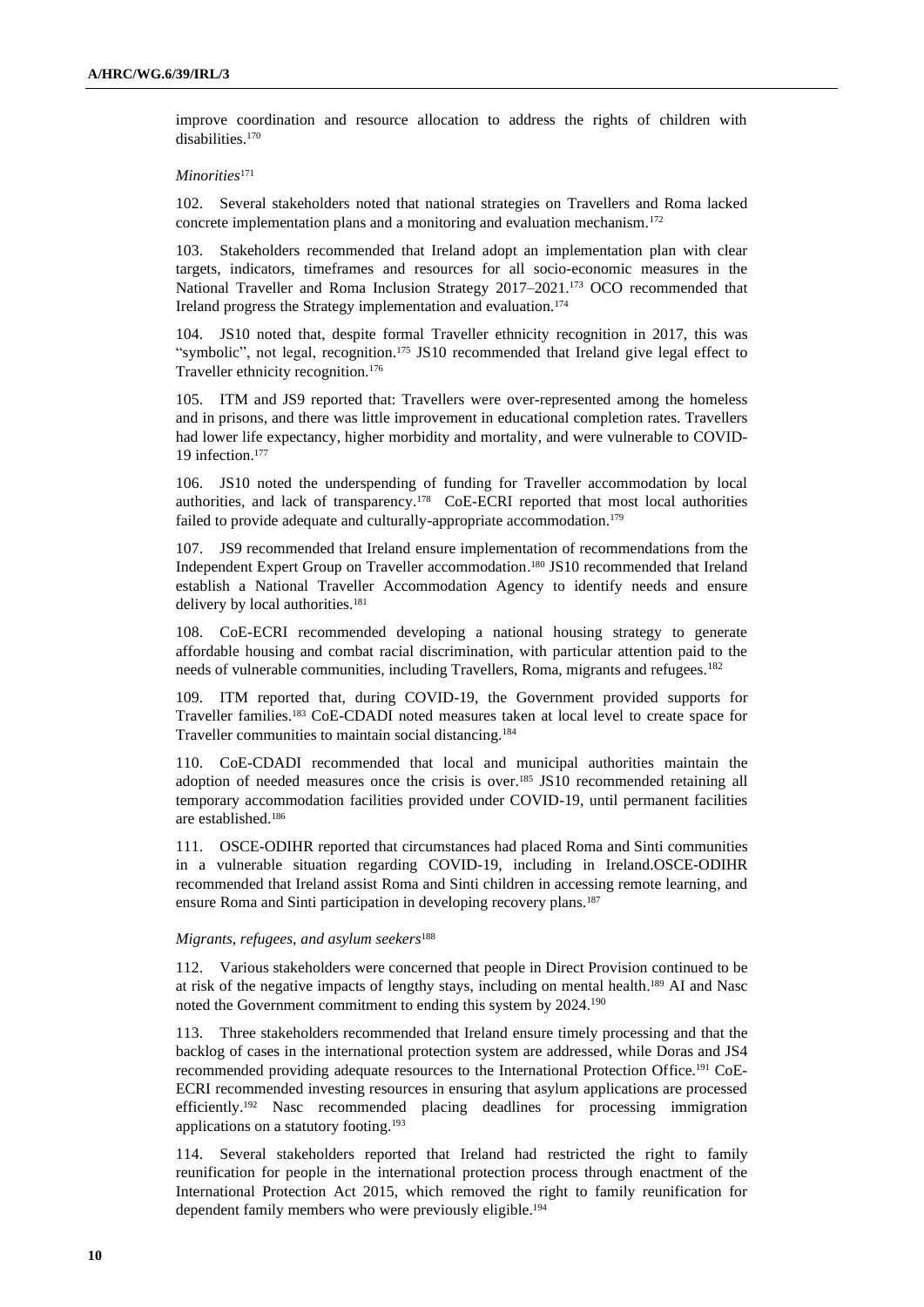115. Doras and Oxfam recommended that Ireland amend the International Protection Act 2015 to extend the definition of family members to include all dependent family members. <sup>195</sup> JS4 and Nasc recommended that Ireland enact the International Protection (Family Reunification Amendment) Bill 2017. 196

116. Nasc was concerned that Ireland did not have permanent residence status for non-European Economic Area migrants.<sup>197</sup> It recommended that Ireland introduce such permanent residence status.<sup>198</sup>

117. JS4 reported that migrant women were disproportionately represented among women presenting to domestic violence services.<sup>199</sup> Doras and MRCI remained concerned that migrant victims faced barriers leaving abusive relationships, including dependent immigration status.<sup>200</sup> Nasc noted the absence of a statutory right for migrant victims of domestic, sexual or gender-based violence to retain immigration status.<sup>201</sup>

118. JS4 recommended that Ireland develop gender-sensitive procedures in Direct Provisions.<sup>202</sup> Doras and Nasc recommended placing the right for victims to apply for independent residence on a statutory footing.<sup>203</sup>

119. Doras noted that, although the right to work for people in the international protection process was introduced in July 2018, the condition of no first-instance decision within 9 months meant most people remained prohibited. 204

120. Doras recommended that Ireland remove the legislative barriers restricting international protection applicant access to work.<sup>205</sup> CoE-ECRI recommended assisting asylum seekers to access the labour market.<sup>206</sup>

121. MRCI reported that the lack of legal status of undocumented migrants prevented them from accessing their rights to housing, health, education and employment. MRCI recommended that Ireland introduce a regularisation scheme, and noted the Government's commitment to introduce regularisation by mid-2021. 207

122. CoE-CPT and Nasc noted that immigration detainees continued to be held together with remand and convicted prisoners. 208

123. CoE-CPT called upon authorities to establish a specific centre for immigration detainees. <sup>209</sup> Three stakeholders recommended that people detained for immigration purposes not be held in prisons. 210

#### *Stateless persons*

124. JS8 informed that although Ireland was State party to both main UN Statelessness Conventions, <sup>211</sup> neither had been fully incorporated into domestic law, and national law did not contain a definition of a stateless person. While there were some safeguards to ensure children's rights to a nationality, there were gaps in law for children born stateless.<sup>212</sup> Doras noted that, although a small number of people had acquired legal statelessness status, this had been on an ad-hoc basis.<sup>213</sup>

125. Three stakeholders recommended that Ireland establish a statelessness determination procedure.<sup>214</sup> JS8 recommended that Ireland fully incorporate into national law the Statelessness Conventions, and amend the safeguard to ensure all otherwise stateless children born in Ireland acquire Irish nationality.<sup>215</sup>

## *Notes*

<sup>1</sup> The stakeholders listed below have contributed information for this summary; the full texts of all original submissions are available at: [www.ohchr.org.](http://www.ohchr.org/) (One asterisk denotes a national human rights institution with "A" status).

*Civil society Individual submissions:*

| u ruuuu saomassaons. |                                                    |
|----------------------|----------------------------------------------------|
| ADF International    | ADF International, Geneva (Switzerland);           |
| AI                   | Amnesty International, London (United Kingdom);    |
| AMRI                 | Association of Mixed Race Irish, Dublin (Ireland); |
|                      |                                                    |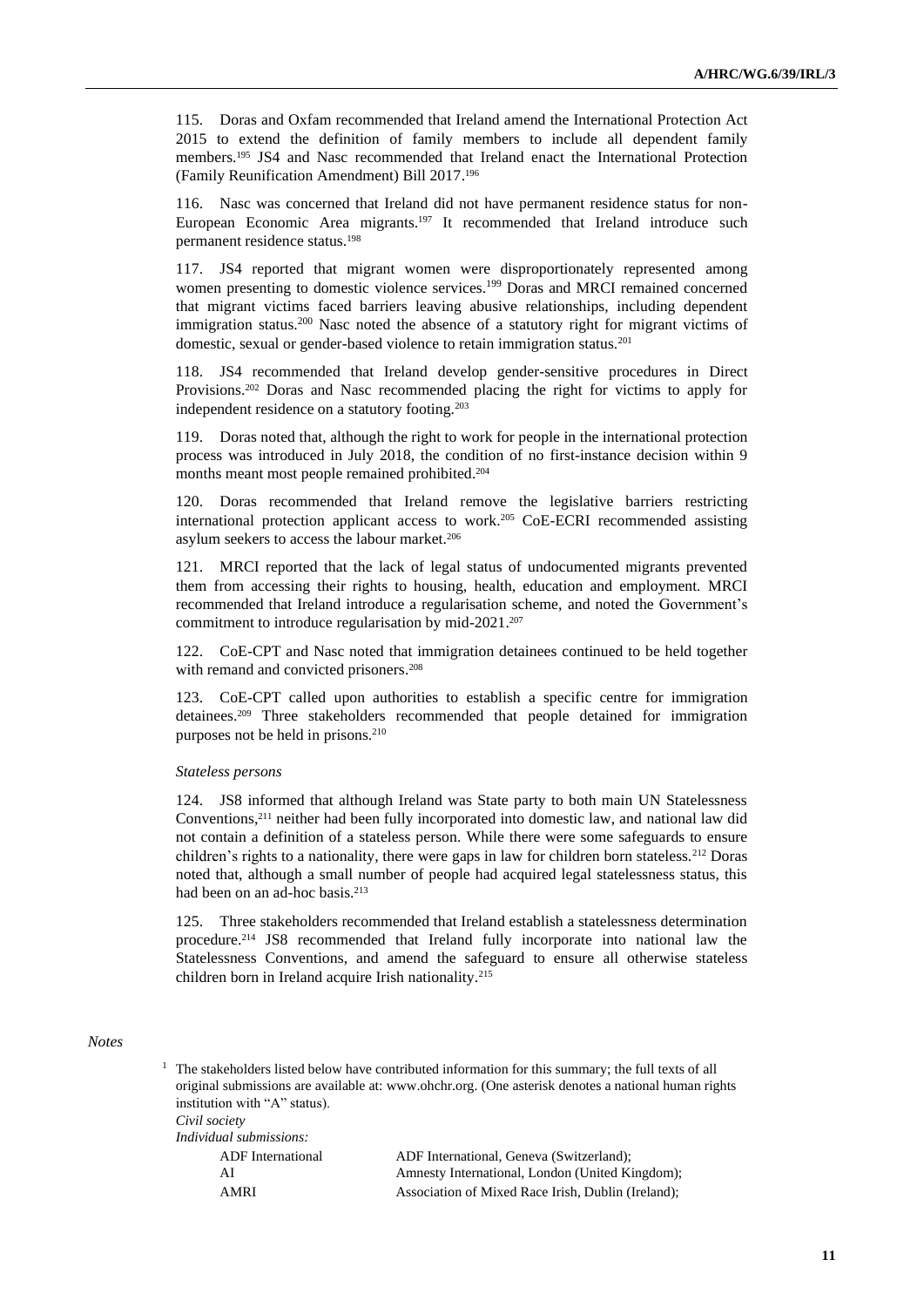| C <sub>2030</sub>  | Coalition 2030 Ireland, Dublin (Ireland);                                                                                |
|--------------------|--------------------------------------------------------------------------------------------------------------------------|
| Doras              | Doras, Limerick (Ireland);                                                                                               |
| <b>ECLJ</b>        | The European Centre for Law and Justice, Strasbourg (France);                                                            |
| <b>EUROMIL</b>     | European Organisation of Military Associations and Trade Unions, Brussels                                                |
|                    | (Belgium);                                                                                                               |
| <b>FLAC</b>        | Free Legal Advice Centres, Dublin (Ireland);                                                                             |
| FoE                | Friends of the Earth Ireland, Dublin (Ireland);                                                                          |
| Global Unions      | International Transport Workers Federation, London (United Kingdom of                                                    |
|                    | Great Britain and Northern Ireland);                                                                                     |
| HAI                | Humanist Association of Ireland, Dun Laoghaire (Ireland);                                                                |
| H <sub>I</sub>     | Hope Ireland, Dublin (Ireland);                                                                                          |
| <b>IFPA</b>        | Irish Family Planning Association, Dublin (Ireland);                                                                     |
| <b>IPRT</b>        | Irish Penal Reform Trust, Dublin (Ireland);                                                                              |
| ITM                | Irish Traveller Movement, Dublin (Ireland);                                                                              |
| <b>MRCI</b>        | Migrant Rights Centre Ireland, Dublin (Ireland);                                                                         |
| Nasc               |                                                                                                                          |
|                    | Nasc, Migrant and Refugee Rights, Cork (Ireland);                                                                        |
| <b>OCO</b>         | Ombudsman for Children's Office, Dublin (Ireland);                                                                       |
| Oxfam              | Oxfam Ireland, Dublin (Ireland);                                                                                         |
| Plan International | Plan International, Geneva (Switzerland);                                                                                |
| <b>SPMHS</b>       | St. Patrick's Mental Health Services, Dublin (Ireland).                                                                  |
| Joint submissions: |                                                                                                                          |
| JS 1               | Joint submission 1 submitted by: Access Now, New York                                                                    |
|                    | (United States of America), and Digital Rights Ireland;                                                                  |
| JS <sub>2</sub>    | Joint submission 2 submitted by: Atheist Ireland, Dublin<br>(Ireland), Evangelical Alliance of Ireland, Ahmadiyya Muslim |
|                    | Community of Ireland;                                                                                                    |
| JS3                | Joint submission 3 submitted by: Abortion Rights                                                                         |
|                    | Campaign, Dublin (Ireland), Abortion Support Network,                                                                    |
|                    | Termination for Medical Reasons Ireland;                                                                                 |
| JS4                | Joint submission 4 submitted by: Edmund Rice                                                                             |
|                    | International, Geneva (Switzerland), Sisters of Our Lady of                                                              |
|                    | Apostles, Irish Province International Presentation Association                                                          |
|                    | Association of Leaders of Missionaries and Religious of                                                                  |
|                    | Ireland Religious in Europe Networking Against Trafficking                                                               |
|                    | and Exploitation Akina Dada wa Africa-AkiDwA Community                                                                   |
|                    | After Schools Project Edmund Rice Schools Trust European                                                                 |
|                    | Province of the Christian Brothers Sisters of Mercy of the                                                               |
|                    | Americas - Mercy International Association - Global Action                                                               |
|                    | Institute of the Blessed Virgin Mary - Loreto Generalate                                                                 |
|                    | Salesian Missions - Don Bosco Aid Ireland Congregation de                                                                |
|                    | Notre Dame (CND) Act To Prevent Trafficking (APT/AMRI)                                                                   |
|                    | New Communities Partnership Congregation of Our Lady of                                                                  |
|                    | Charity of the Good Shepherd Spirasi (Spiritan Asylum                                                                    |
|                    | Services Initiative) Daughters of Charity The Jesuit Centre for                                                          |
|                    | Faith and Justice Cork Against Human Trafficking (CAHT)                                                                  |
|                    | Sexual Violence Violence Centre Cork, MECPATHS (Mercy<br>Efforts for Child Protection against Trafficking with the       |
|                    | Hospitality and Services Sector Society of African Missions                                                              |
|                    | (Societas Missionum ad Afros) – Irish Province Cork Migrant                                                              |
|                    | Centre Irish Dominicans Province (OP) Friends of Africa The                                                              |
|                    | Congregation of the Most Holy Redeemer (Redemptorists),                                                                  |
|                    | Irish Province;                                                                                                          |
| JS5                | Joint submission 5 submitted by: Irish Council for Civil                                                                 |
|                    | Liberties, Dublin (Ireland), Age Action, BeLonG To Youth                                                                 |
|                    | Services, Immigrant Council of Ireland, Irish Family Planning                                                            |
|                    | Association, Irish Network Against Racism, Irish Penal                                                                   |
|                    | Reform Trust, NASC, National Women's Council;                                                                            |
| JS6                | Joint submission 6 submitted by: International Federation of                                                             |
|                    | Library Associations and Institutions, Den Haag (the                                                                     |
|                    | Netherlands), Library Association of Ireland;                                                                            |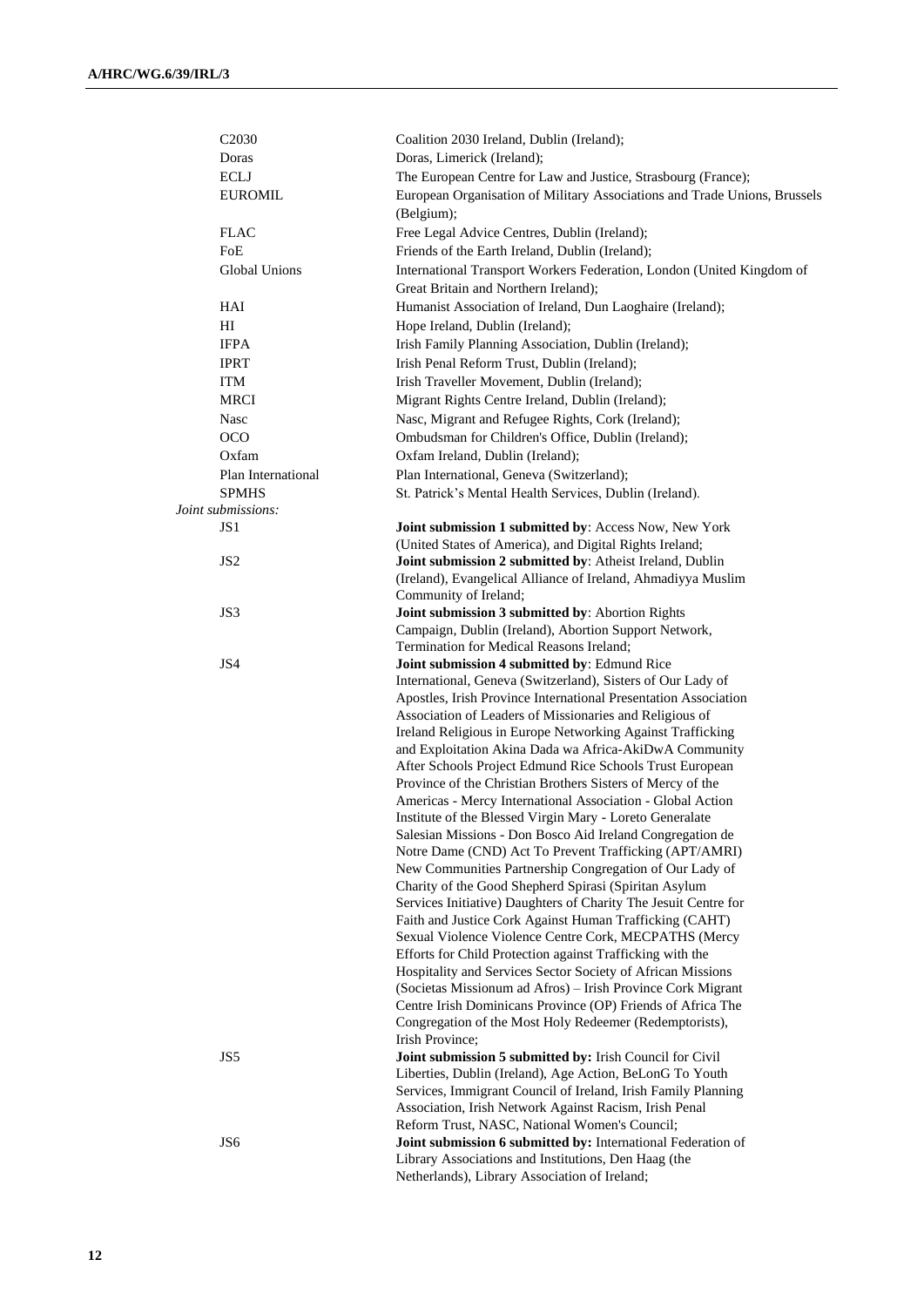| JS7                                                     | Joint submission 7 submitted by: Istituto Internazionale<br>Maria Ausiliatrice, Veyrier (Switzerland), VIDES<br>International - International Volunteerism Organization for                                                                                                                                                                              |
|---------------------------------------------------------|----------------------------------------------------------------------------------------------------------------------------------------------------------------------------------------------------------------------------------------------------------------------------------------------------------------------------------------------------------|
| JS8                                                     | Women, Education and Development;<br>Joint submission 8 submitted by: Institute on Statelessness<br>and Inclusion, Eindhoven (the Netherlands), Immigrant                                                                                                                                                                                                |
| JS <sub>9</sub>                                         | Council of Ireland, European Network on Statelessness;<br>Joint submission 9 submitted by: Coalition of Traveller and<br>Roma NGOs for UPR of Ireland, Dublin (Ireland), Pavee<br>Point Traveller and Roma Centre, National Traveller Women's<br>Forum, Donegal Travellers Project, Minceirs Whiden, Galway<br>Traveller Movement;                       |
| <b>JS10</b>                                             | Joint submission 10 submitted by: Traveller Visibility<br>Group, Cork (Ireland), and Cork Traveller Women's Network.                                                                                                                                                                                                                                     |
| National human rights institution:                      |                                                                                                                                                                                                                                                                                                                                                          |
| <b>IHREC</b>                                            | Irish Human Rights and Equality Commission, Dublin<br>(Ireland).                                                                                                                                                                                                                                                                                         |
| Regional interGovernmental organization(s):             |                                                                                                                                                                                                                                                                                                                                                          |
| CoE                                                     | The Council of Europe, Strasbourg (France);                                                                                                                                                                                                                                                                                                              |
|                                                         | <b>Attachments:</b>                                                                                                                                                                                                                                                                                                                                      |
|                                                         | (CoE-CPT) Report to the Government of Ireland on the visit to Ireland carried<br>out by the European Committee for the Prevention of Torture and Inhuman or<br>Degrading Treatment or Punishment (CPT) from 23 September to 4 October<br>2019, CPT/Inf (2020) 37;                                                                                        |
|                                                         | (CoE-CPT-Response) Response of the Government of Ireland to the report of<br>the European Committee for the Prevention of Torture and Inhuman or<br>Degrading Treatment or Punishment (CPT) on its visit to Ireland from 23<br>September to 4 October 2019, CPT/Inf (2020) 38;                                                                           |
|                                                         | (CoE-ECRI) European Commission against Racism and Intolerance report on<br>Ireland, adopted on 2 April 2019, CRI(2019)18;                                                                                                                                                                                                                                |
|                                                         | (CoE-CDADI) Steering Committee on Anti-Discrimination,                                                                                                                                                                                                                                                                                                   |
|                                                         | Diversity and Inclusion, COVID-19: an analysis of the anti-discrimination,<br>diversityand inclusion dimensions in Council of Europe member States;<br>(CoE-ACFC) Advisory Committee on the Framework Convention for the<br>Protection Of National Minorities, Strasbourg, Fourth Opinion on Ireland<br>adopted on 10 October 2018, ACFC/OP/IV(2018)005; |
|                                                         | (CoE-CMResCMN) Resolution of the Committee of Ministers (2019)14 on<br>the implementation of the Framework Convention for the Protection of<br>National Minorities by Ireland, adopted on 16 October 2019;<br>(CoE-GRETA) - Group of Experts on Action against Trafficking in Human                                                                      |
|                                                         | Beings, Report concerning the implementation of the Council of Europe<br>Convention on Action against Trafficking in Human Beings by Ireland,<br>Second Evaluation Round, Strasbourg, adopted on 7 July 2017,<br>GRETA(2017)28;                                                                                                                          |
|                                                         | (CoE-GRECO) – Group of States Against Corruption, Second Interim<br>Compliance Report of Ireland, Strasbourg, adopted 21-25 September 2020,<br>GrecoRC4(2020)8;<br>(CoE-ESCR) – European Committee of Social Rights;                                                                                                                                     |
| EU-FRA                                                  | EU Agency for Fundamental Rights, Vienna (Austria);                                                                                                                                                                                                                                                                                                      |
| <b>OSCE/ODIHR</b>                                       | Office for Democratic Institutions and Human Rights of the                                                                                                                                                                                                                                                                                               |
|                                                         | Organization for Security and Co-operation in Europe,<br>Warsaw (Poland).                                                                                                                                                                                                                                                                                |
| <sup>2</sup> IHREC, paras. $1-4$ .                      |                                                                                                                                                                                                                                                                                                                                                          |
| $3$ IHREC, p. 4.                                        |                                                                                                                                                                                                                                                                                                                                                          |
| $4$ IHREC, paras. $16-18$ .                             |                                                                                                                                                                                                                                                                                                                                                          |
| <sup>5</sup> IHREC, p. 10.<br>IHREC, paras. 10-11.<br>6 |                                                                                                                                                                                                                                                                                                                                                          |
| $7$ IHREC, p. 7.                                        |                                                                                                                                                                                                                                                                                                                                                          |
| IHREC, para. 12 and p. 8.<br>8                          |                                                                                                                                                                                                                                                                                                                                                          |
| 9<br>IHREC, para. 13.                                   |                                                                                                                                                                                                                                                                                                                                                          |
| IHREC, p. 8.                                            |                                                                                                                                                                                                                                                                                                                                                          |

- <sup>11</sup> IHREC, para. 21.
- <sup>12</sup> IHREC, p. 12.
- <sup>13</sup> IHREC, paras. 30–31.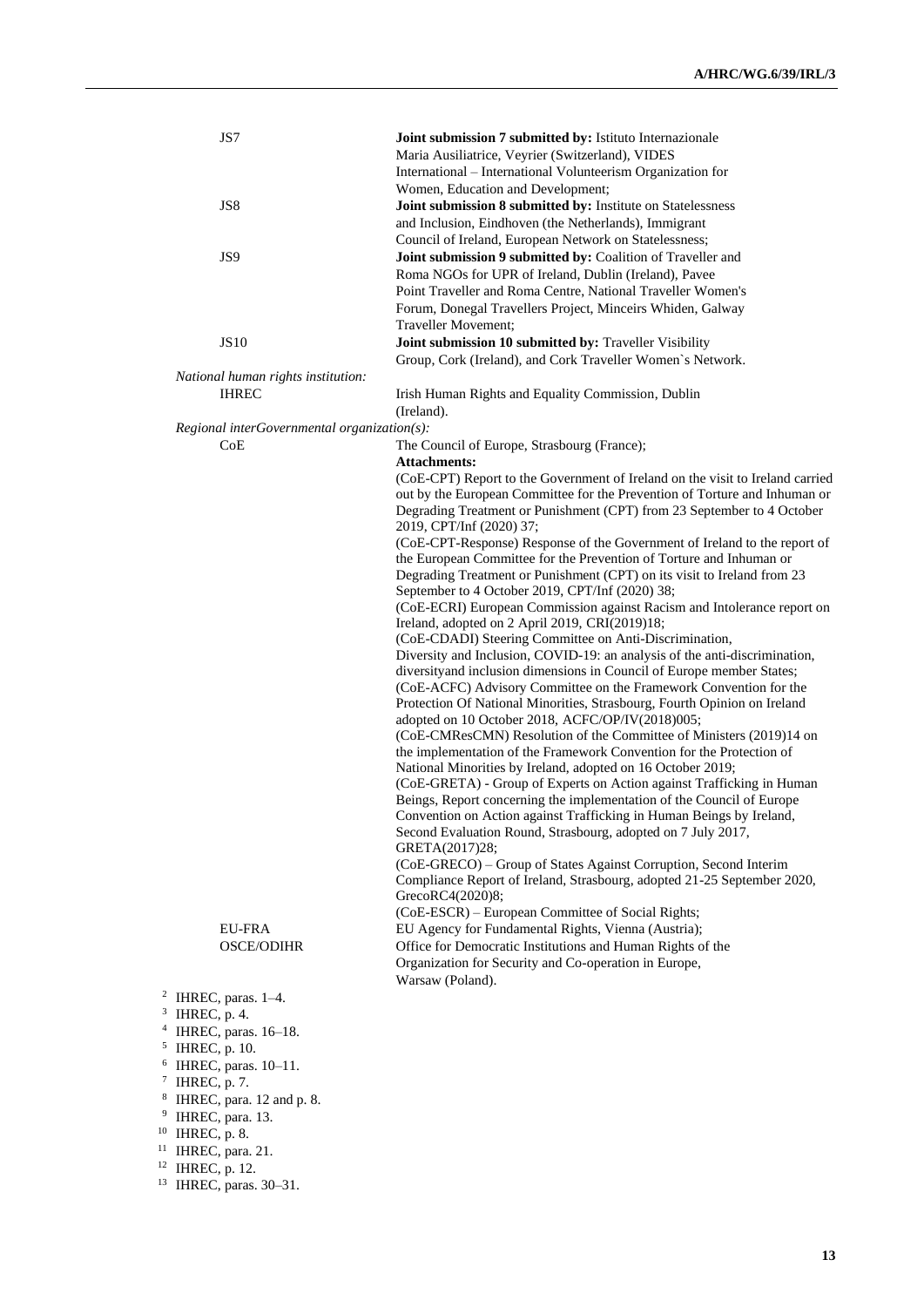<sup>14</sup> IHREC, p. 15. <sup>15</sup> IHREC, paras. 14–15. <sup>16</sup> IHREC, p. 9. <sup>17</sup> IHREC, para. 19. <sup>18</sup> IHREC, p. 12. <sup>19</sup> IHREC, para. 22. <sup>20</sup> IHREC, p. 12. <sup>21</sup> IHREC, paras. 5–9. <sup>22</sup> IHREC, p. 5. <sup>23</sup> IHREC, paras. 23–25. <sup>24</sup> IHREC, p. 13. <sup>25</sup> IHREC, paras. 27–29. <sup>26</sup> IHREC, p. 14.  $27$  The following abbreviations are used in UPR documents: ICERD International Convention on the Elimination of All Forms of Racial Discrimination; ICESCR International Covenant on Economic, Social and Cultural Rights; OP-ICESCR Optional Protocol to ICESCR; ICCPR International Covenant on Civil and Political Rights; ICCPR-OP 1 Optional Protocol to ICCPR; ICCPR-OP 2 Second Optional Protocol to ICCPR, aiming at the abolition of the death penalty; CEDAW Convention on the Elimination of All Forms of Discrimination against Women; OP-CEDAW Optional Protocol to CEDAW; CAT Convention against Torture and Other Cruel, Inhuman or Degrading Treatment or Punishment; OP-CAT Optional Protocol to CAT; CRC Convention on the Rights of the Child;<br>OP-CRC-AC Optional Protocol to CRC on the involvements Optional Protocol to CRC on the involvement of children in armed conflict; OP-CRC-SC Optional Protocol to CRC on the sale of children, child prostitution and child pornography; OP-CRC-IC Optional Protocol to CRC on a communications procedure; ICRMW International Convention on the Protection of the Rights of All Migrant Workers and Members of Their Families; CRPD Convention on the Rights of Persons with Disabilities; OP-CRPD Optional Protocol to CRPD; ICPPED International Convention for the Protection of All Persons from Enforced Disappearance.

<sup>28</sup> For relevant recommendations see A/HRC/33/17, paras. 135.1–135.75, 135.82, 135.152, 136.1– 136.10, 136.29, 136.48, 137.1–137.10.

<sup>29</sup> AI, p. 5, CoE-CPT, p. 10 para. 6, Doras, p. 2, IPRT, p. 3, JS5, p. 2, JS7, para. 9 and Nasc, p. 1.

- <sup>30</sup> JS4, para. 11, Doras, p. 2, JS5, p. 2, JS7, para. 9, OCO, p.1 and Plan International, p. 9.
- <sup>31</sup> AI, p. 5, Doras, p. 2 and JS5, p. 2.
- <sup>32</sup> Doras, p. 2 and JS5, p. 2.
- <sup>33</sup> AI, p. 5 and JS5, p. 8.

<sup>34</sup> For relevant recommendations see A/HRC/33/17, paras. 135.83, 135.103–135.104, 135.132, 135.136, 136.21, 136.11–136.20, 136.22–136.25, 136.30–136.32, 136.46–136.47, 136.71 and 136.90.

<sup>35</sup> For relevant recommendations see A/HRC/33/17, paras. 135.26, 135.105–135.110, 135.112–135.119, 135.127, 135.144, 136.55, 136.56, 136.43–136.45, 136.49.

<sup>36</sup> CoE-ECRI, p. 10, JS9, para. 9(a) and JS10, p. 8.

<sup>37</sup> JS9, paras. 9(b)–(c).

<sup>38</sup> OSCE-ODIHR, para. 7.

- <sup>39</sup> JS9, para. 1.1.
- <sup>40</sup> OSCE-ODIHR, pp. 2–3.

<sup>41</sup> AMRI, paras. 5–12.

<sup>42</sup> AMRI, paras. 14–16.

<sup>43</sup> Doras, paras. 27–30.

<sup>44</sup> CoE-ECRI, paras. 9–10 and JS9, para. 1.1.

<sup>45</sup> CoE-ACFC, p. 2, JS9, para. 1.1(a), and JS10, p. 10.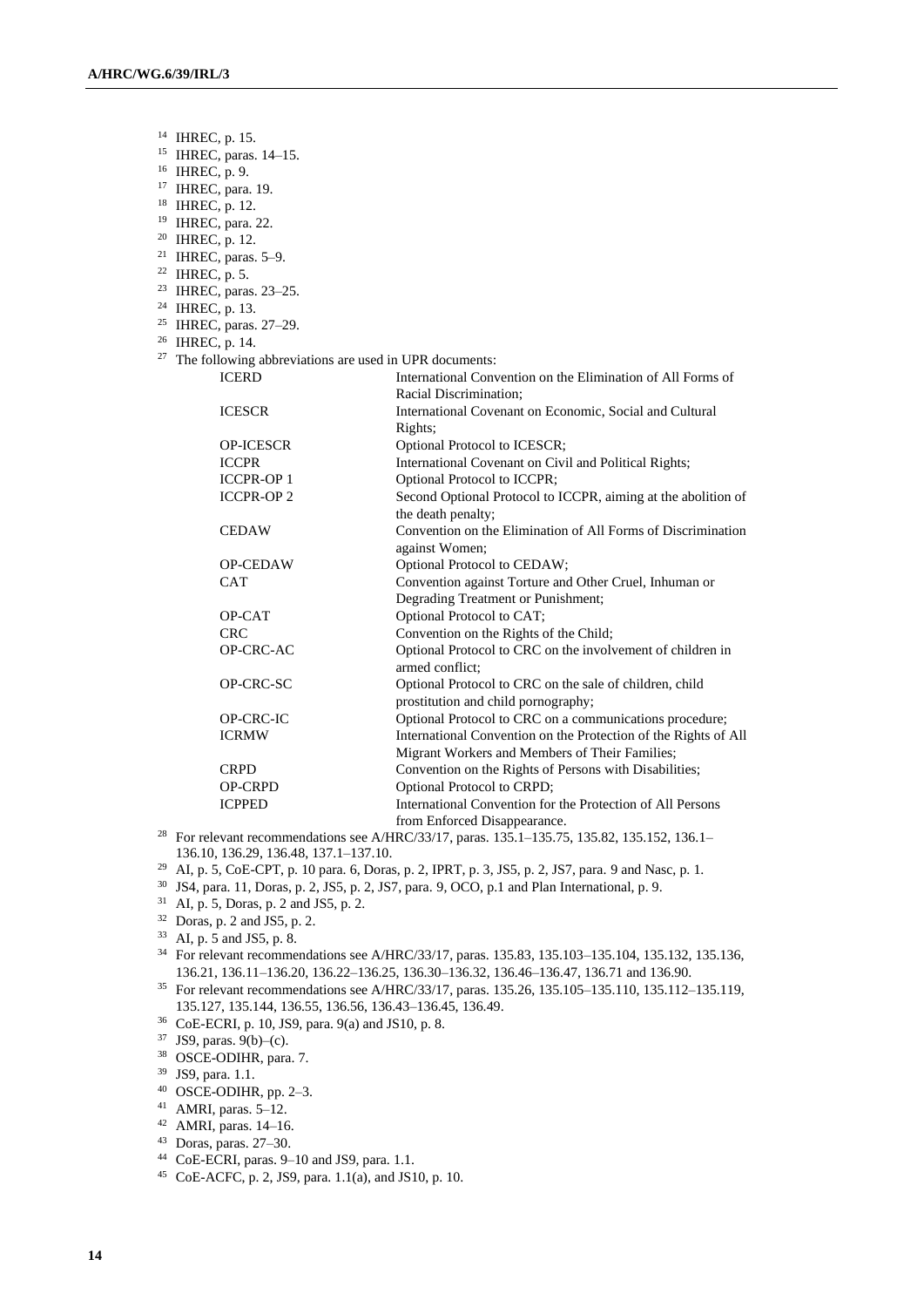- Doras, p. 12, JS9, para. 1.1(a), JS10, p. 10, MRCI, para. 2, and Nasc, p. 2.
- CoE-ECRI, p. 10.
- CoE-ECRI, paras. 9–10 and Nasc, paras. 10–12.
- CoE-ECRI, p. 10, JS10, p. 10 and Nasc, p. 3.
- JS5, p. 5.
- CoE-ECRI, p. 10 and JS5, p. 5.
- For relevant recommendations see A/HRC/33/17, paras. 136.96 and 136.97.
- Oxfam, p. 2.
- Oxfam, pp. 3–5.
- Oxfam, p. 6.
- C2030 para. 4.1.
- C2030, paras. 5.1 and 5.3.
- FoE, p. 4.
- FoE, pp. 4–5.
- FoE, pp. 6–7.
- JS5, paras. 79–80.
- JS5, p. 11.
- For relevant recommendations see A/HRC/33/17, para. 135.122.
- ADF, paras. 24-26 and HI, paras. 10–17.
- ADF, para. 34(e)–(f). See also HI, para. 28.
- CoE-CPT, p. 4.
- JS5, pp. 7–8.
- For relevant recommendations see A/HRC/33/17, paras. 135.8, 135.120–135.121, 135.123–135.125, 136.27–136.28, 136.50, 136.70, 137.11.
- CoE-GRECO, para. 54.
- FLAC, paras. 21-29 and ITM, p. 2.
- FLAC, pp. 11–12.
- OCO, para. 10.
- OCO, para. 10.
- EU-FRA, p. 8.
- IPRT, p. 5 and JS5, p. 7.
- IPRT, p. 3 and JS5, p. 7.
- IPRT, p. 6.
- For relevant recommendations see A/HRC/33/17, para. 135.126, 135.139, 136.53–136.54.
- JS2, paras. 1.5, 3.1.2, 3.1.3, and 3.6.1 and HAI, paras. 1.2, 1.4 and 2.2.
- HAI, paras. 1.1, 1.3, 1.5, and 1.6.
- HAI, pp. 8–9.
- JS2, paras. 2.1, 2.3 and 5.
- FoE, p. 3.
- FoE, p. 3.
- AI, paras. 12-13 and 24–25 and HAI, p. 8.
- AI, p. 6, HAI, p. 9 and JS5, p. 11.
- JS5 para. 17.
- JS5, p. 2–3.
- For relevant recommendations see A/HRC/33/17, paras. 136.95, 136.150 and 136.151.
- Doras, paras. 9–11 and JS4, para. 10.
- JS4, paras. 12–13.
- JS4, para. 14.
- JS4, paras. 15–17.
- Doras, paras. 9–11.
- Doras para. 13.
- Doras, p. 6 and CoE-GRETA, pp. 60–61.
- CoE-GRETA, pp. 60–61.
- JS4, paras. 21–22.
- CoE-GRETA, pp. 60-61, JS4, para. 23 and JS5, p. 9.
- JS4, paras. 7–8.
- JS4, para. 9.
- Global Unions, paras. 11–13.
- Global Unions, paras. 14–18.
- Global Unions, para. 24.
- <sup>105</sup> For relevant recommendations see A/HRC/33/17, para. 136.52
- JS1, paras. 15–23.
- JS1, para. 24(a)–(g).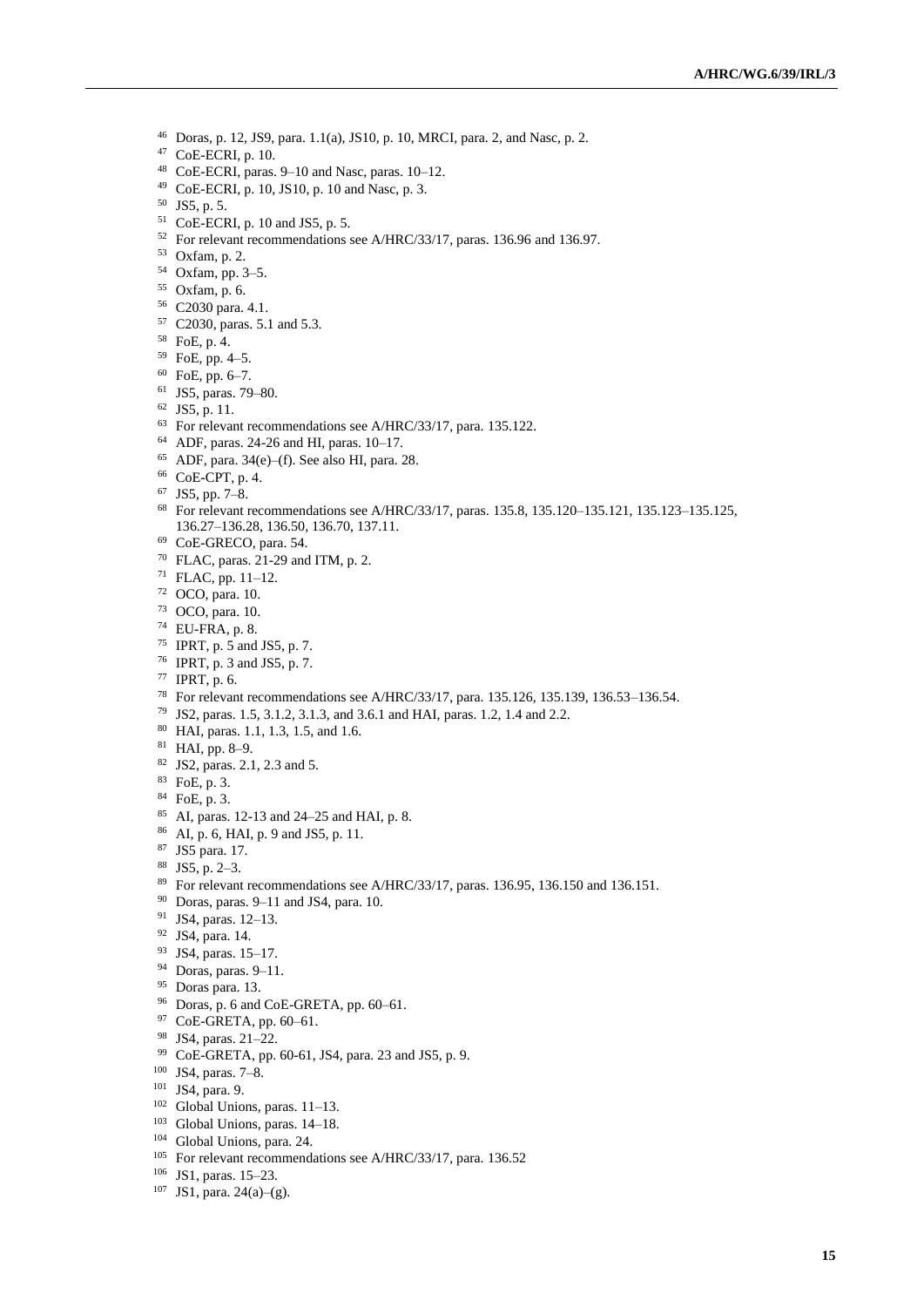- <sup>108</sup> For relevant recommendations see A/HRC/33/17, paras. 135.91, 135.128 and 135.143.
- CoE-ECSR, p. 7.
- EUROMIL, para. 8.
- JS5, paras. 25–27.
- JS5, p. 4.
- For relevant recommendations see A/HRC/33/17, paras. 135.129, 136.57 and 137.13.
- CoE-ECSR, pp. 5–6.
- FLAC, p. 6.
- MRCI, p. 6.
- JS9, para. 1.2.
- FLAC, pp. 6–7.
- JS9, para. 1.2(a).
- For relevant recommendations see A/HRC/33/17, paras. 135.130–135.131 and 135.133–135.135, 136.58–136.60, 137.12.
- CoE-ECSR, p. 6.
- OCO, para. 16.
- OCO, para. 16.
- AI, paras. 21–23.
- AI, p. 6 and JS10, p. 7.
- For relevant recommendations see A/HRC/33/17, paras. 136.62–136.69, 136.72–136.79.
- JS3, paras. 6–10 and AI, paras. 14–18.
- JS3, para. 11.
- JS3, paras. 12–38.
- JS3, para. 43.
- JS3, para. 48, JS5, p. 4 and IFPA, p. 4.
- JS3, para. 48.
- IFPA, p. 4.
- AI, p. 5.
- JS5, para. 23.
- JS5, p. 3 and JS3, para. 48.
- <sup>137</sup> ADF paras. 4–17 and 34 (b) (d), and ECLJ paras. 4–26 and 27.
- JS5, paras. 46–47.
- JS5, p. 6.
- JS7, paras. 38–40.
- JS7, para. 41.
- For relevant recommendations see A/HRC/33717, paras. 135.138, 135.140–135.142, 135.146, 135.76–135.81, and 136.80.
- OCO, para. 21 and JS7, paras. 10–13.
- JS7, paras. 10–13.
- OCO para. 21.
- OCO, para. 21.
- JS7, para. 14.
- JS6, paras. 4–10.
- JS6, paras. 22–26.
- For relevant recommendations see A/HRC/33/17, paras. 135.88–135.89, 135.92–135.102, 135.137,136.33–136.42 .
- JS4, paras. 31–33.
- JS4, paras. 36–38.
- JS4, para. 40.
- JS5, para. 69.
- JS5, p. 9.
- Plan International, pp. 5–7.
- Plan International, p. 9.
- Oxfam, p. 5.
- Oxfam, p. 6.
- SPMHS, paras. 9–10.
- For relevant recommendations see A/HRC/33/17, paras. 135.84–135.86, 135.90 and 136.51.
- AI, para. 28 and JS5, para. 66.
- AI, paras. 29–36.
- JS5, p. 8.
- OCO, para. 23.
- OCO, para. 23.
- SPMHS, para. 5.